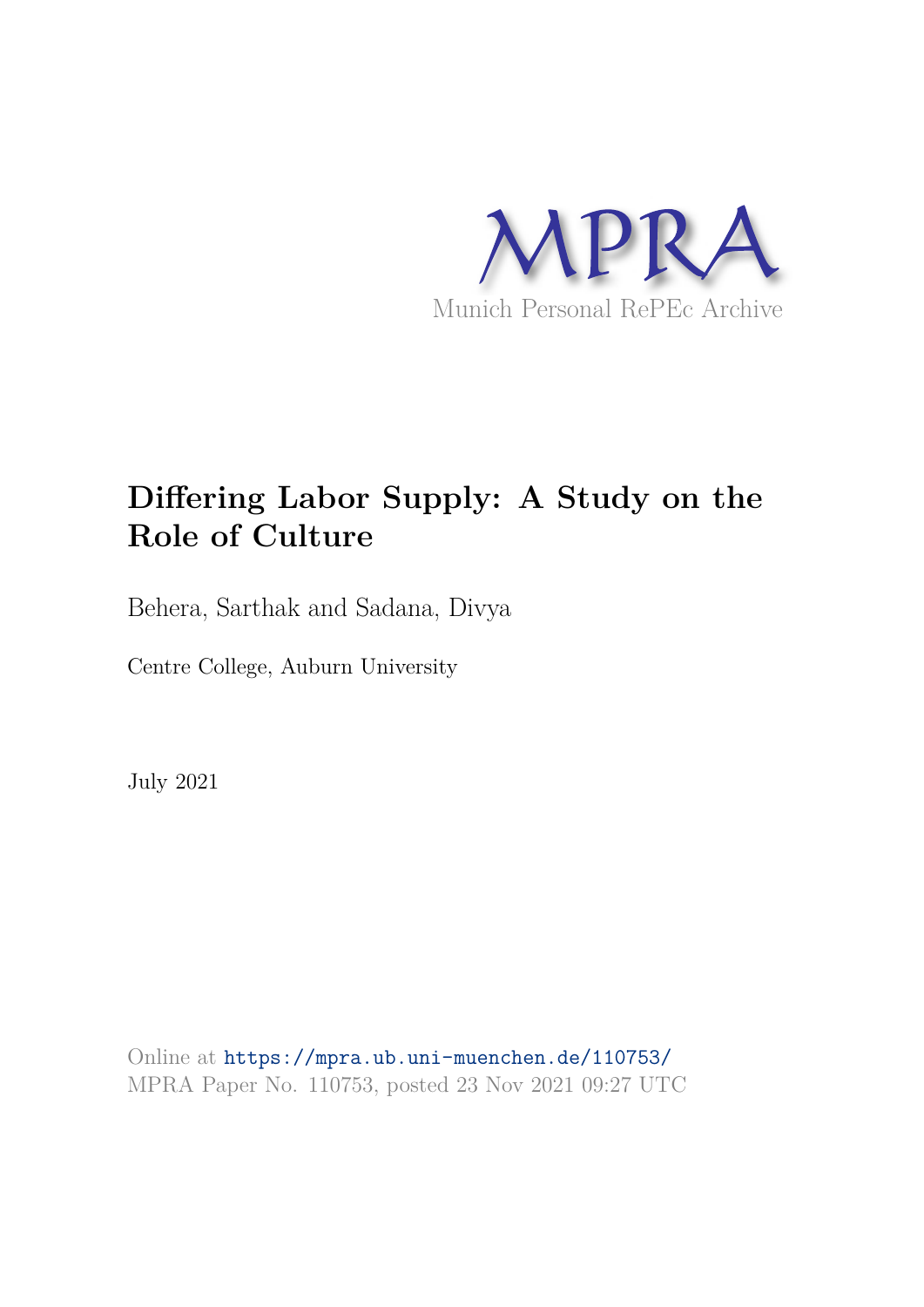# Differing Labor Supply: A Study on the Role of Culture<sup>∗</sup>

Sarthak S. Behera† and Divya Sadana‡

July 2021

#### Abstract

In this paper, we study the role of peoples' attitudes on their labor market behavior. Focusing within a household, we estimate how one's labor market decisions are dependent on their partner's labor market outcomes, and how these decisions are driven by their culture component. Historically, man has been associated as the primary earner in a family. We argue that culture might play a role in determining a person's labor market outcomes as it induces an aversion to the situation of when the wife earns more than the husband. We find that husbands increase their participation in the labor market if their wives earn more and this effect is even more prominent if they are from a country where people have the traditional view that man should be the primary breadwinner for the family. However, wives do not exhibit any such behavior. We argue that this irregularity is explained by the role that culture plays on forming labor market decisions. This result is important as it might contribute to the explanation of the slowdown in the convergence of the gender gap in the recent past.

Keywords: Labor Force Participation; Gender; Identity; Machismo

JEL Classification: J12; J16; J21; J22; J31

<sup>∗</sup>We thank seminar participants at the 2018 SEA meeting for useful comments.

<sup>†</sup>Economics and Business Program, Centre College, Crounse 319, Danville, KY 40422. Tel: +1- 859-238-6503. Email: sarthak.behera@centre.edu.

<sup>‡</sup>Department of Economics, Auburn University, 106D Miller Hall, Auburn, AL 36849. Tel: +1- 334-524-8700. Email: dzs0068@auburn.edu.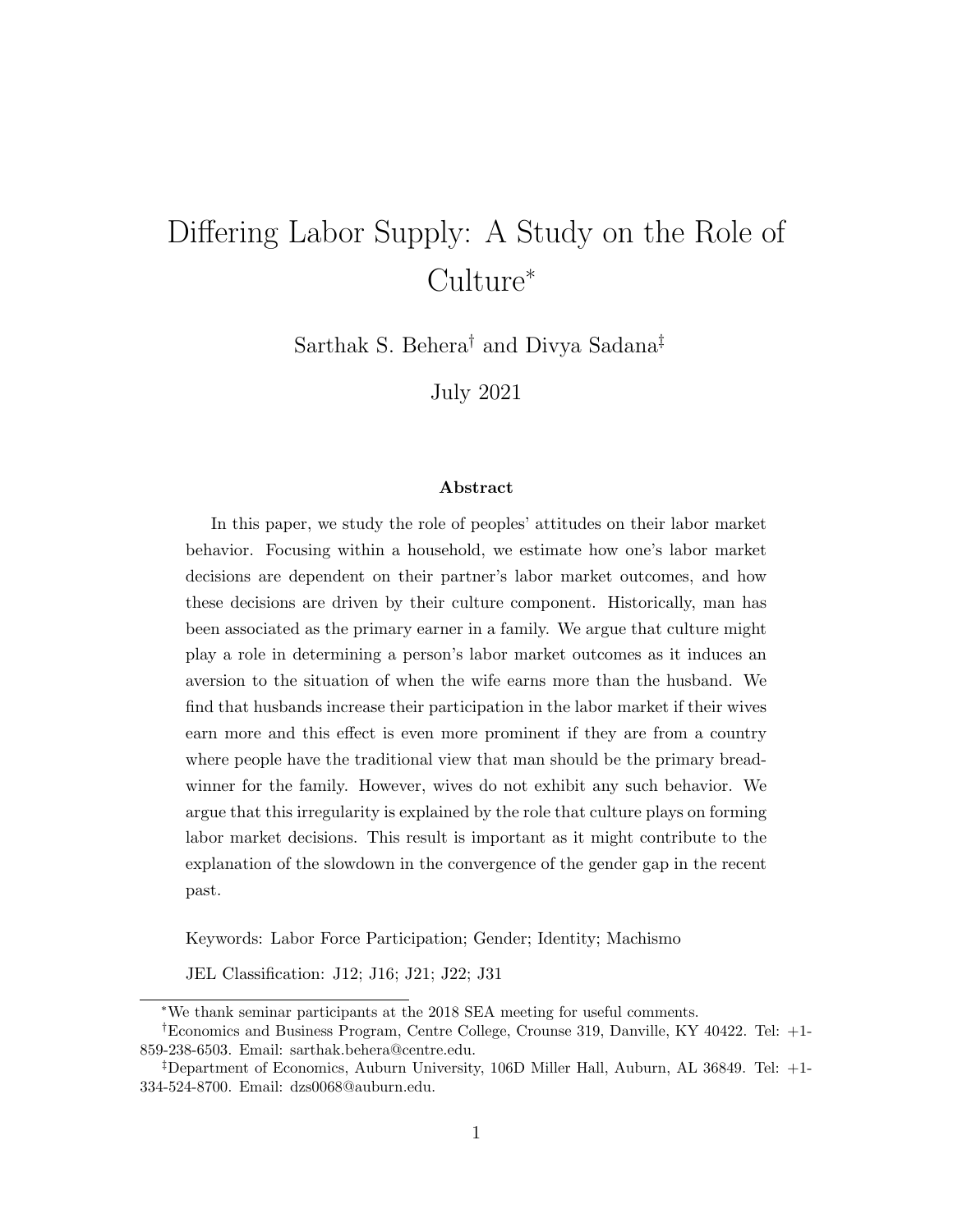# 1 Introduction

US experienced the most striking improvements in the female labor force participation since 1950. In a report in February 2000,  $BLS<sup>1</sup>$  stated that while, in 1950 only one in three women used to participate in the labor force, by 1998, this ratio increased to three out of five women. Fig. 1 shows the civilian labor force participation<sup>2</sup> rate of men and women over a period of 1950-2010 and then a projection for the year 2020. The labor force participation rate of women in 1947 was around 31 percent, which almost doubled by 2000 (around 60 percent), the largest increase being in the age group 25-44 (more than double).

On the other hand, the male labor force participation has been declining since 1950. Being around 86 percent in 1950, it fell to around 75 percent by 2000. Accounting for the shifts in the labor supply of both men and women over time, the gender gap in labor force participation rate was approximately 55 percent, which declined to 15 percent in 2000 and remained fairly stable after that. Similar convergence in gender gap can also be seen in the earnings of men and women. According to the BLS report<sup>3</sup>, women's-to-men's earnings ratio was around 64 percent in 1980, reached around 80 percent in early 2000's and has been quite the same since then.

A couple of reasons that might explain the above has been studied in the literature. Some of them include gender segregation across occupations, time spent on unpaid work by women, etc. Blundell and MaCurdy (1999) show that there is a dispersion in the labor supply estimates of elasticity in the literature. They find that the elasticity

<sup>1</sup>Bureau of Labor Statistics, U.S. Department of Labor, The Economics Daily, Changes in women's labor force participation in the 20th century on the Internet at https://www.bls.gov/opub/ted/2000/feb/wk3/art03.htm

<sup>2</sup>Civilian Labor Force: These individuals are civilians (not members of the Armed Services) who are age 16 years or older, and are not in institutions such as prisons, mental hospitals, or nursing homes.

<sup>3</sup>Bureau of Labor Statistics, U.S. Department of Labor, The Economics Daily, Women's-to-Men's Earning ratio by age, 2009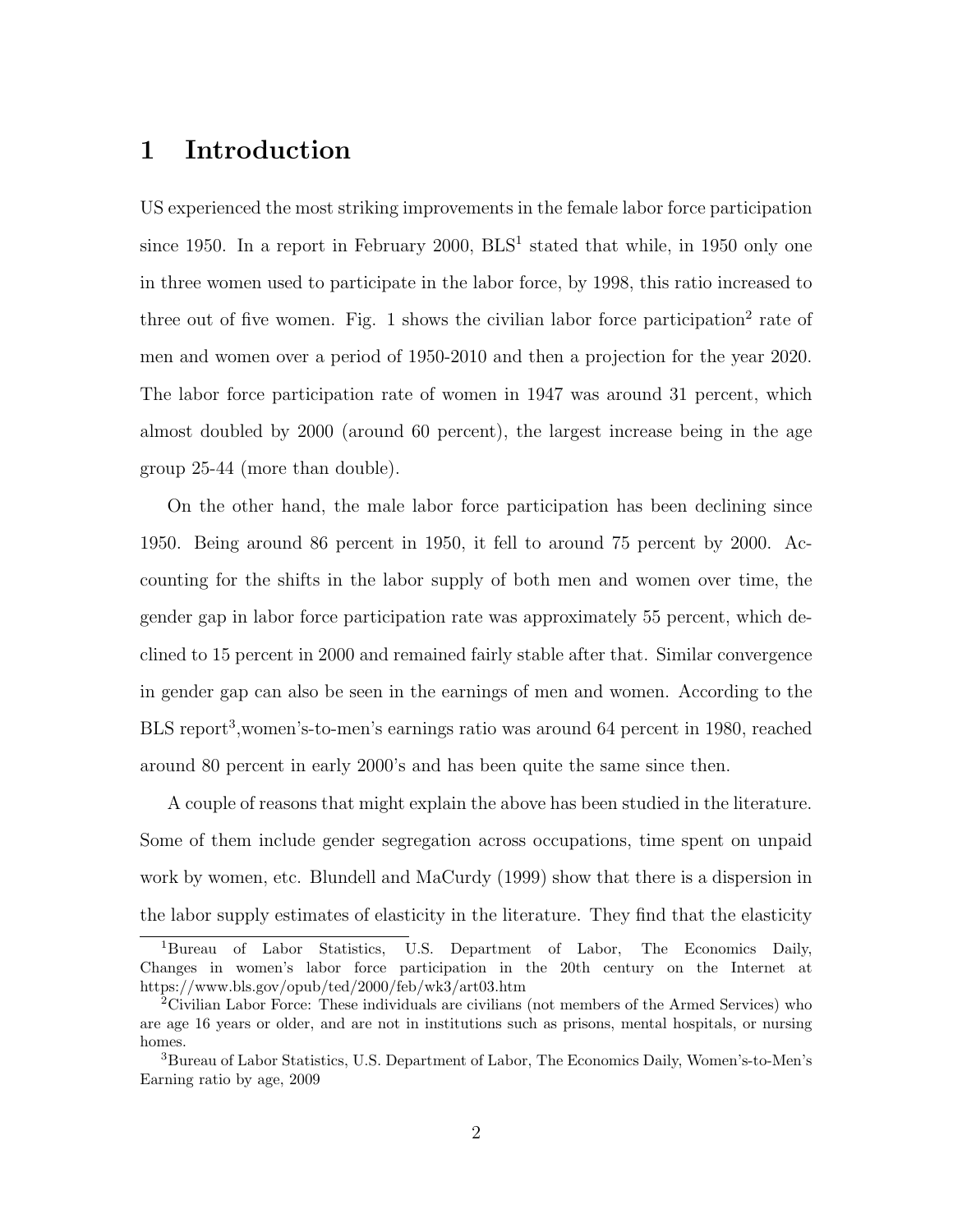of participation is higher than the elasticity of hours worked. This helps explain the large elasticity of women as their participation is lesser than men. Blau and Kahn (2007) find that the married women's own-wage elasticity as well as cross-wage elasticity (with respect to husbands) fell during the period of 1980-2000, but the decrease in own- wage elasticity was greater than the decrease in cross-wage elasticity. Juhn and Murphy (1997) use the March CPS for the survey years 1968-92 and the 1960 census to show that, though the increase in employment and earnings for wives of middle and high-wage men was biggest, the decrease in employment and earnings was largest for low-wage men. This shows that the idea of married women having increased their labor supply to compensate for the earnings of their husbands need not be true. Evers, Mooij and Vuuren (2008) conduct meta-analysis of empirical estimates of uncompensated labour supply elasticities and find that the own-wage elasticity of women is higher than own-wage elasticity of men. Hyslop (2001) provides evidence on the implication that labor supply in early 1980's explains over 20 percent and 50 percent of the increase in the family inequality and female inequality, respectively.

Eckstein and Lifshitz (2015) find that the employment rate of women is lower in households where the wife's labor supply decision is dependent on her husband's income (which is a part of wife's non-labor income), as compared to the households where both husband and wife make labor supply decisions simultaneously. Nicodemo (2007) shows how the household income has a negative influence on the labor market outcomes (participation and wage earnings) of female in European countries. These papers show the inter-relation of spouses' labor decisions and their earnings. In this paper, we investigate the effect of spouse's earned income on labor force participation decisions of individuals. We argue that cultural background of individuals plays a role in determining the labor supply decisions. We use the decennial census, ACS data (Ruggles et al. 2018) and WVS data to study this effect. We examine whether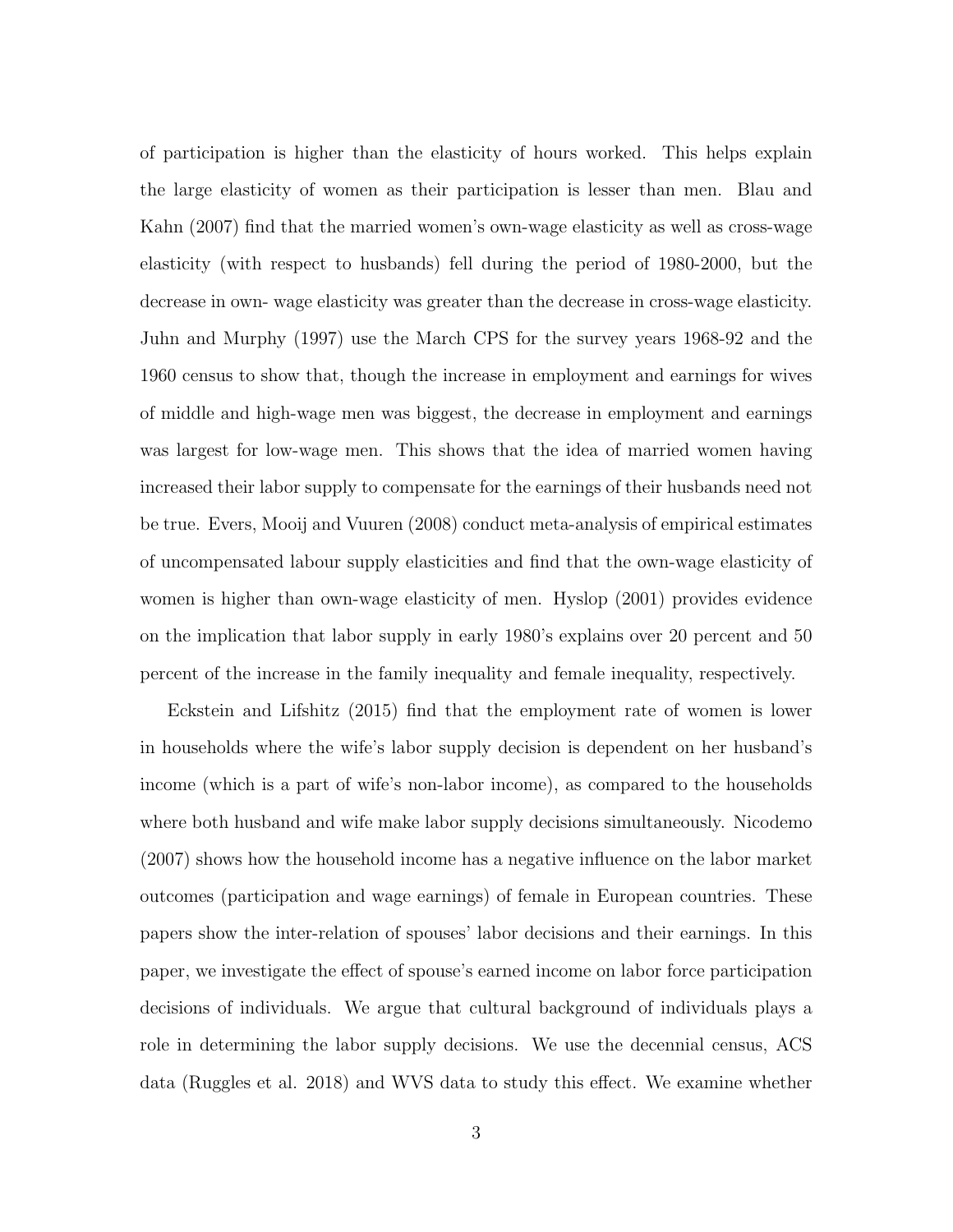people who reside in the US but are originally from different cultural background behave differently in the labor market when the earnings of their spouse rises. We do this both for males and females.

The key motivation behind conducting this research is to check if culture plays a role in explaining the behavior of husbands to an increase in their wife's income. We suspect this behavior provides an additional reason as to why the earnings inequality has remained stagnant in the recent past. We hypothesize that cultural beliefs on gender-role results in men increasing their participation in the labor market when there is an increase in their wife's earnings. This will create a hindrance en-route to gender equality in the labor market by slowing down the convergence in gender pay. Fortin (2005) has done similar analysis for OECD countries using the data from World Value Survey (WVS). She argues that the questions asked in WVS like 'When jobs are scarce, men should have more right to a job than women' and 'Being a house-wife is just as fulfilling as working for pay' show the perception of men towards women's role as homemakers, which would allude to the slowdown of the gender convergence in pay in OECD countries in early 2000s.

We initially assess the relationship between spouse's earnings and participation decision. We find that the females, both US-born and foreign-born, reduce their participation rate in the labor market when their husband's earnings increase, whereas, males behave exactly opposite, i.e., they increase their participation in the labor market when their wife's earnings rise. But, this behavior in men is prominent for those who are foreign-born, as compared to US-born men. This is an unexpected result for males. We try to see if the culture or attitude of men towards their partners' work can explain this behavior. As in Carroll et al. 1994, we make this assumption that immigrants hold on to some of the attitudes of their country of origin and hence can behave differently with respect to certain characteristics. We argue that this could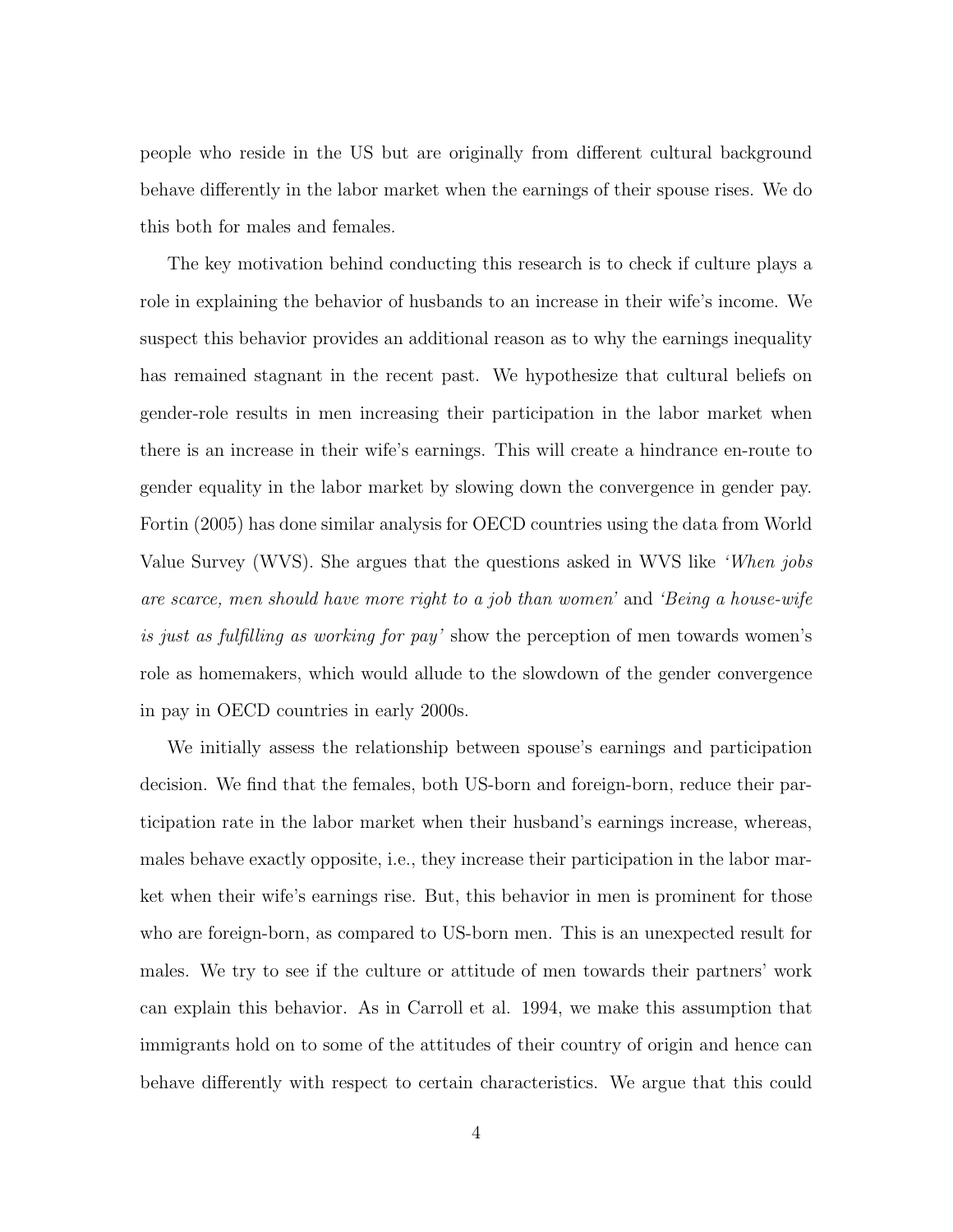be due to the different cultural backgrounds that these foreign-born men come from. To see if culture is explaining this behavior, we focus on men born outside the US.

In order to investigate this phenomenon further, we use the data from World Values Survey (WVS) to construct an index for culture, which we use to demonstrate the impact of cultural background on men's labor supply. Individuals were asked about the extent to which they agree with the statement: "If a woman earns more money than her husband, it's almost certain to cause problems. Do you agree, disagree or neither agree nor disagree?" We measure the share of people in a country who agree with this statement and provide evidence that cultural beliefs play a role in determining the labor supply decisions for males who are residing in the US but were born in a country with traditional gender-role attitudes. We find that the cultural index we created has a positive significant impact on the participation for men who are born in a country where people think that man should earn more than his wife.

The objective of the paper is to shed light on the probable reasons (other than the fall in the responsiveness of married women's labor supply to their husband's wages) for the increase in the labor supply of men when their wife's earnings increase. We examine the impact of cultural beliefs and traditional gender-role views of men as the cause of the increase in their labor supply. There is strong evidence in literature which shows that the culture plays a huge role in determining the female labor supply. Fernandez and Fogli (2009) show the significance of the culture in explaining the labor supply decisions of second-generation female immigrants in the US, by using their mother's past labor force participation (in the country of ancestry of the female immigrant) as the cultural proxy. A similar analysis on female immigrants of 26 European countries has been done by Bredtmann and Otter (2013), where they provide evidence of women's source country characteristics having a positive impact on their work behavior in host country. Kubota (2016) examines the huge decline in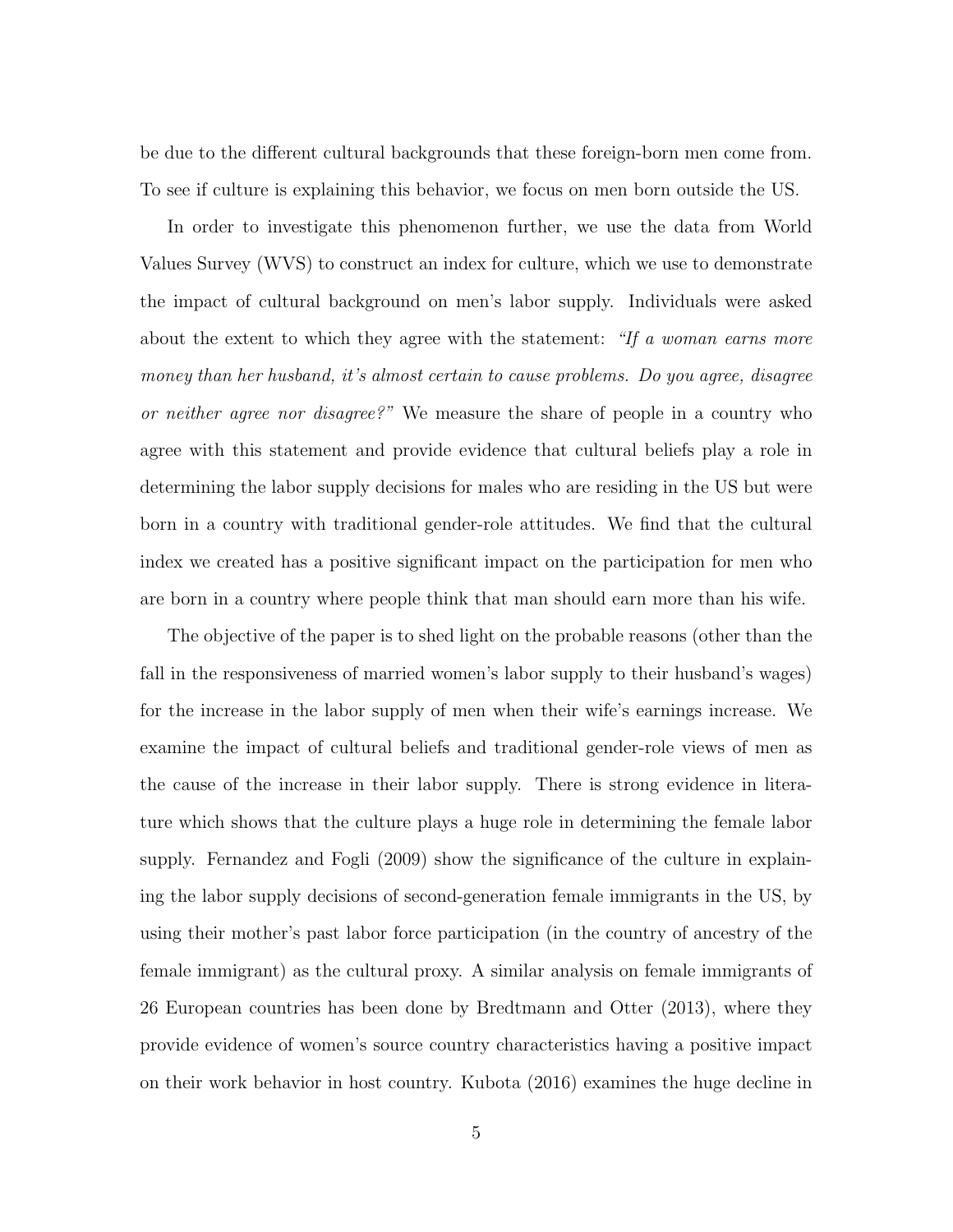labor force participation of females in Turkey from 1955 to 2011. He finds that this decrease is mainly due to a huge decline in women's agricultural employment and women failing to shift to the non-agriculture sector due to the societal stigma that Turkish women should not be working in non-family market. Using the European Value Survey (EVS), Uunk (2015) studies the importance of gender-role attitudes by providing evidence that women in more modern countries have a higher preference of being employed as compared to women in less modern countries. These papers focus on how the female labor supply decisions are affected by their *own* beliefs.

Another strand of literature talks about how men's beliefs have an effect on labor supply decisions of women. Chen and Ge (2018) find that traditional gender roles are more likely to be supported by the men who grew up in a household with nonworking mothers. They are not in favor of having working wives and have a lower willingness to do household chores as compared to the men raised by working mothers. Bertrand, Kamenica and Pan (2015) argue that in families where the wife is likely to earn more than the husband, the wife tends to either not participate in the labor market or work less such that she earns less than her husband. Also, these couples have a very low rate of marriage satisfaction and have a higher probability of getting divorced. However, there is very little research on how culture and social norms can affect the labor supply decisions of males as well, which is the primary focus of our research paper. Oreffice (2014) analyzes the employment decisions of US-born and foreign-born couples to examine the effects of cultural background on the bargaining power in household decisions. The results in her paper provide evidence that hours worked are positively related to bargaining power for all US-born couples and for foreign-born, only those couples who come from countries with similar gender roles as US.

Several papers in the past have shown and discussed the effects of non-labor income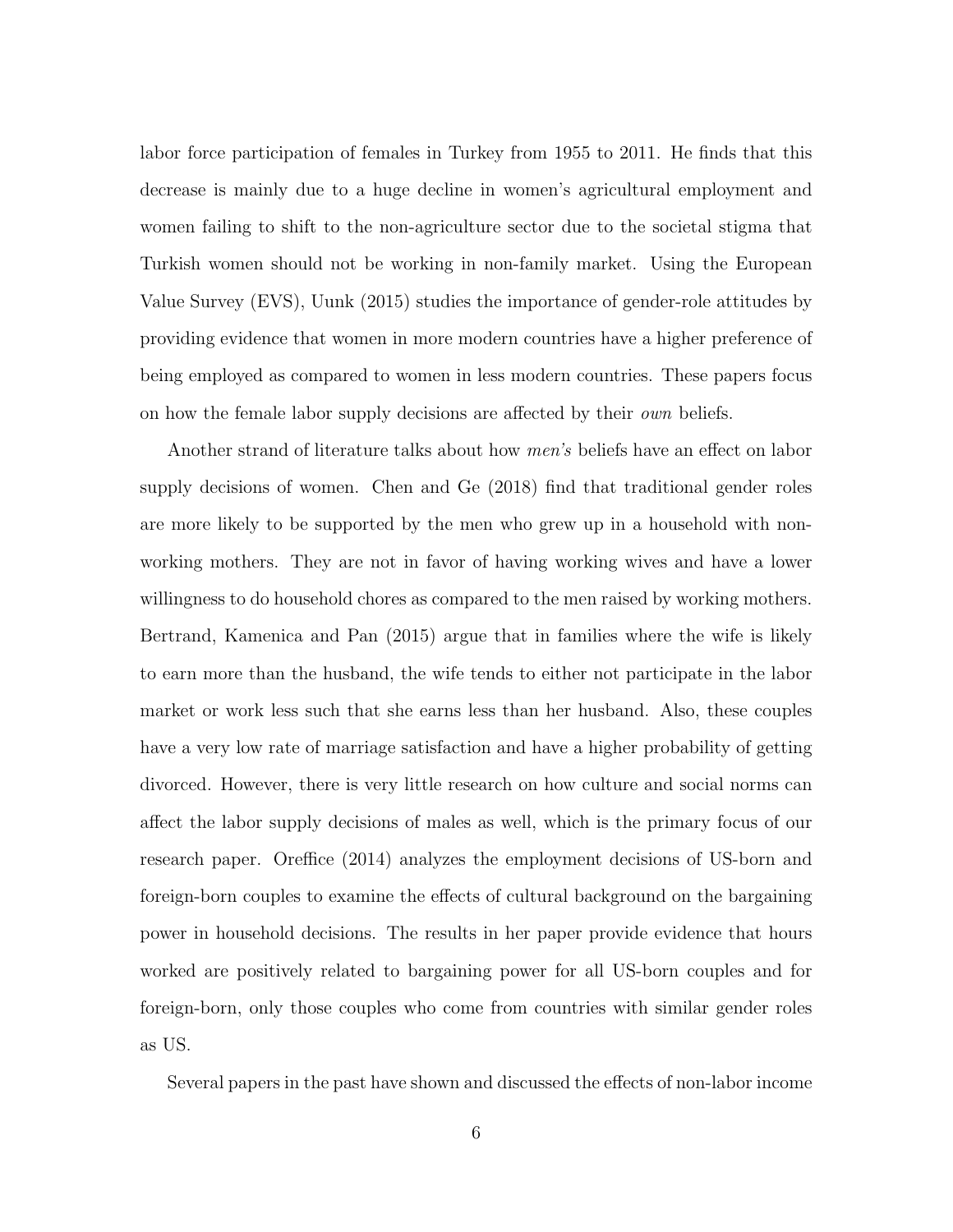on labor supply outcomes. Imbens, Rubin and Sacerdote (2001) provide evidence on the effect of non-wage income on wage earnings using a survey of lottery players conducted in Massachusetts in mid- 1980. Using a natural experiment, Holtz-Eakin, Joulfaian and Rosen (1993) examine the effect on the decision to participate in labor force when people received huge amounts of money as inheritances. These papers provide evidence on the general theory of labor supply which says that increase in non-labor income generally reduces the labor income.

This paper shows an anomaly in the general theory of labor supply, which holds true for females but not for males. When we divide the non-labor income into two parts: spouse earnings and own- wage income, we observe that increase in spouse's earnings reduces the labor force participation for females (complying with the general theory), whereas it is just the opposite for males. Our results imply that when wife's earnings increase, husband's labor force participation goes up. However, this anomaly is prominent for people who are not US born. US citizens, both males and females, act in accordance with the general theory of labor supply. We argue that this difference in behavior between US-born and foreign-born males is due to the difference in culture and norms between US and foreign countries. Males coming from countries which support traditional (stricter and unequal) gender roles, where the social norm is that "the man should be the primary bread-earner for the family", contribute to this inconsistent behavior. Our paper is the first one to find out the inconsistent behavior of males in labor supply decisions when non-labor income (including spouse's income) increases. Our results hold when we use an instrument to account for the endogeneity of spouse income as well.

Machismo is seen as a form of masculinity which describes the dominance of men in any field. It is quite common that males are concerned more with achievements and females behave ideally in a nurturing manner. We make use of this and see if it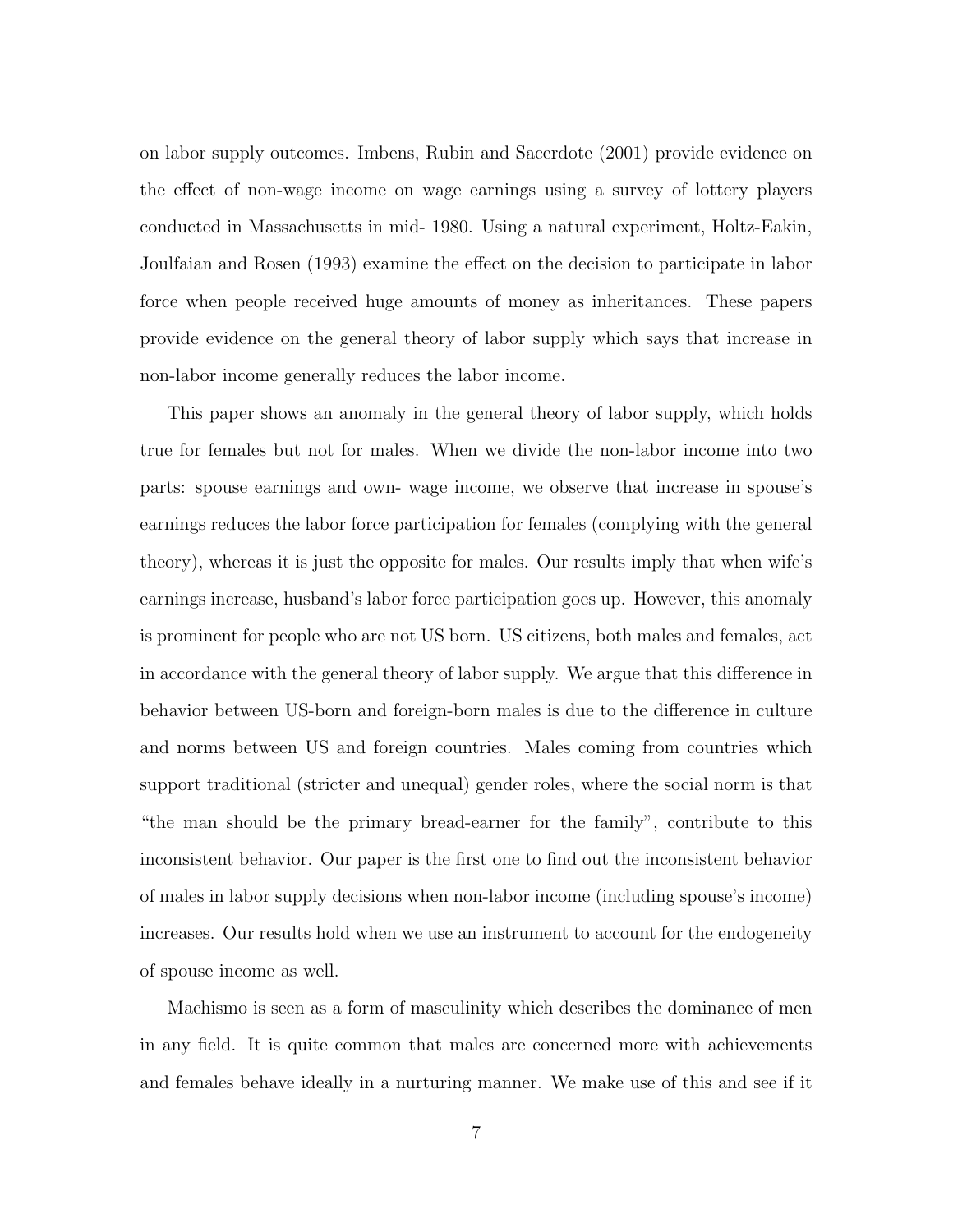can shed some light on the behavior of men towards their wives in the labor market.

The structure of the paper is as follows. Section 2 describes the data used for the analysis. Section 3 explains the estimation strategy and section 4 presents the empirical results. Finally, section 5 concludes the paper.

## 2 Data

#### A. Census and ACS Data

We carry out the estimation on the US Census data for the years 1980 and 2000, by using its 5-percent sample "5% IPUMS data"<sup>4</sup> . This data gives us access to the sample of households with foreign-born spouses and US-born individuals, along with their detailed ethnic, demographic, labor and income information (Ruggles et al. 2010). In addition, we use the ACS data from 2001-15, which was obtained from IPUMS (1-in-100 national random sample of the population<sup> $5$ </sup>. Using this data, one can identify the country of birth of household members (we use the detailed code for birthplace), their earning levels, their spouse's earnings and education levels. We also get information on their labor force participation and the hours worked (Usual Hours worked), their ancestry, the number of years spent living in the US and other demographic data. The first-generation immigrants in the census and the ACS data are identified by using the country of birth, and this is considered a more robust measure than ancestry (e.g., Chiswick and Houseworth 2010). The data is for individuals sampled in the US. We focus our attention to first-generation immigrants only.

The process of sample selection is listed out in the appendix. For our analysis,

<sup>4</sup>1-in-20 national random sample of the population for the years 1980,1990 and 2000.

<sup>5</sup>2001: 1-in-232 (approximately) national random sample of the population; 2002: 1-in-261 (approximately) national random sample of the population; 2003: 1-in-236 (approximately) national random sample of the population; 2004: 1-in-239 (approximately) national random sample of the population; All other years: 1-in-100 national random sample of the population.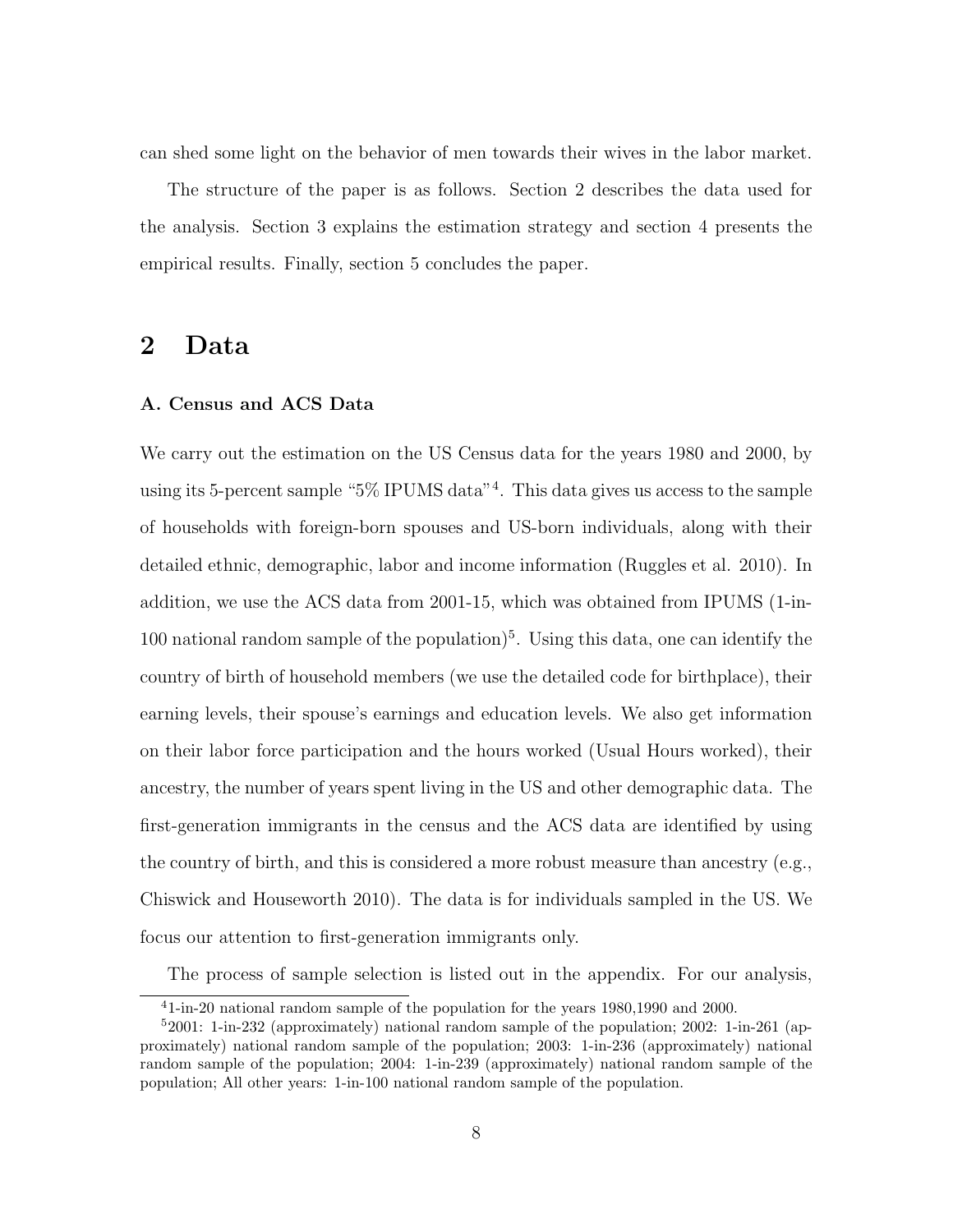we include the household head & spouse only as our study is restricted to couples. Only couples where both the head and the spouse are present are considered, i.e., the marital status indicates "Married & Spouse present". Same-sex couples are not included in the sample. Moreover, we exclude from the sample the individuals below 16 years and above 65 years old. Individual weights are used throughout our analysis. We adjust for the top-coded values of income measures using the multiplier of 1.5 as is used in several other papers in the literature. Annual earnings are standardized to 1999 dollars. We generate a variable 'Participate' that indicates the labor force status (Participation=1 if in the labor market; 0, otherwise). In the Census, age and all the incomes are self-reported as those questions are asked to each adult in the household. We define Spouse's Income as the sum of wage income, business income and farm income (of the spouse). We do this to include both salaried workers and also the business and farm workers. We calculate Wage Income for both the individual and his/her spouse. We define Non-Wage Income as the difference between the Total Income earned by an individual less the Income (which is any earnings for which a person must work). The literature lists out Wage income and Non-Wage Income. We define the variable Non-Self Income<sup>6</sup> as the sources of income that the husband/wife has without working at all. This will include his/her own Non-Wage Income and his/her spouse's Total Income. We make this assumption that the income of spouse is available for the other person to use. We include this variable because this is the available amount of income that a person has at his/her disposal.

The other regressors that is included is a vector of covariates X. X includes education of the individual (number of completed years of schooling) divided into five groups: basic, high-school, some college, college and post-college; number of own chil-

<sup>6</sup>Juhn and Murphy (1997) referred it as Non-Labor Income. But there has been a loose usage of this term that confuses between Non-labor Income and Non-wage Income. We therefore, use it as Non-Self Income.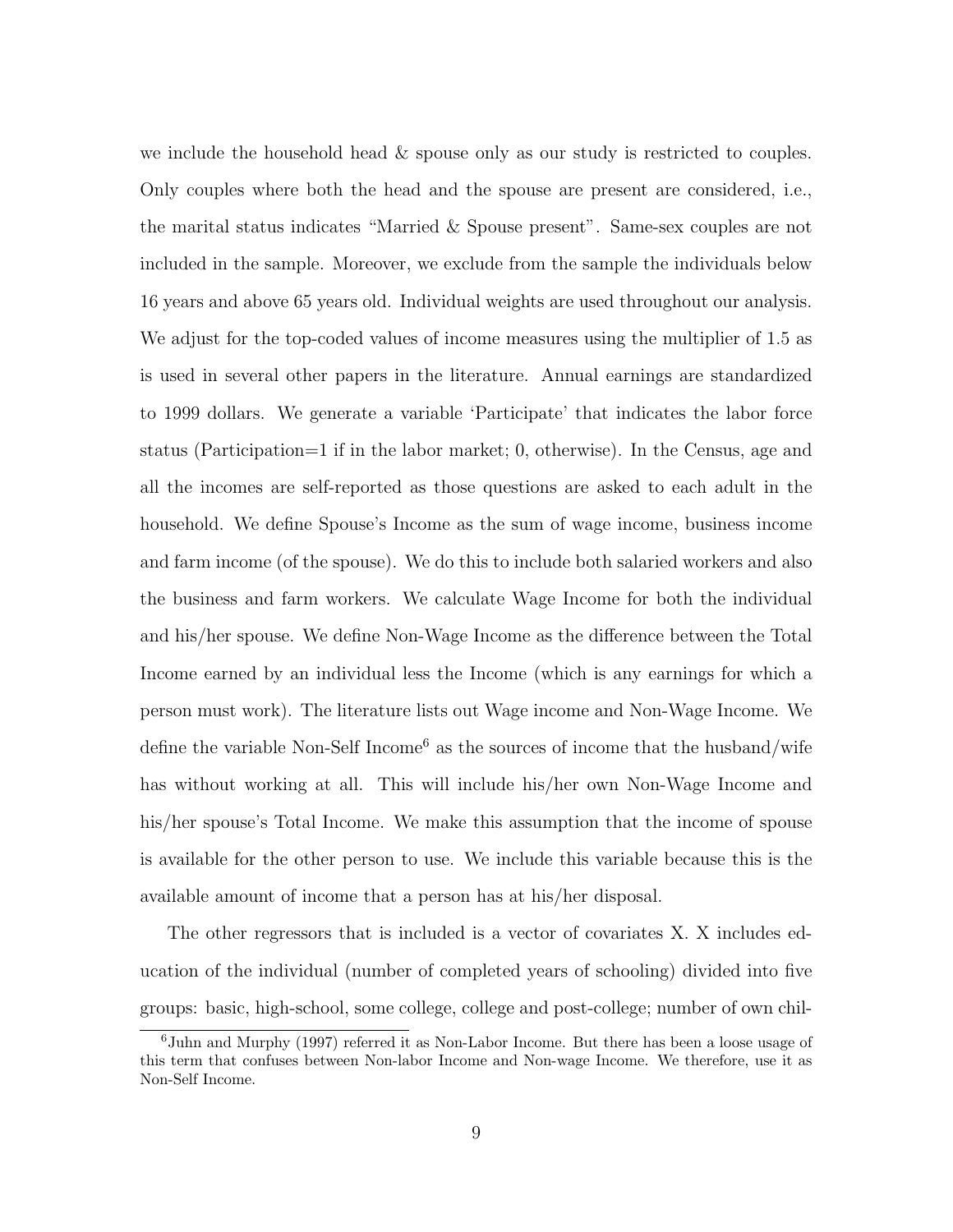dren under 5 living in the household, age, age-squared, race and years lived in the US.

#### B. World Values Survey Data

The second dataset we use in our analysis is the World Values Survey (WVS). The WVS started in 1981 and consists of nationally representative surveys conducted in almost 100 countries which contain almost 90 percent of the world's population, using a common questionnaire. We employ the six cross-sectional waves of the WVS (1981–1984, 1990–1993, 1995–1997, 1999–2004, 2005- 2009 and 2010-2014). The WVS asks its respondents about their attitudes regarding a variety of topics, including religion, political preferences, family values and work ethics. We created two variables to measure the extent of attitude of husbands towards their wife's income levels compared to theirs, using the WVS. The variables were created from this question in WVS: "If a woman earns more money than her husband, it's almost certain to cause problems. Do you agree, disagree or neither agree nor disagree?" This question was asked in two waves of the six waves in WVS (Wave 3 and Wave  $6<sup>7</sup>$ ). Potential answers range from 1: Strongly Agree, 4: Strongly Disagree (in wave 3) and 1: Agree, 2: Disagree, and 3: Neither (in wave 6). We recoded the responses such that a higher value of each variable represents a higher problem if woman earns more than her husband and lower value indicates not a problem if she earns more. We make the WVS data consistent with the data obtained from Census by keeping only the male and female respondents<sup>8</sup> and taking their answers into consideration. The variables that we create are derived from the same question as mentioned. The variables are created using 2 methods:

<sup>7</sup> In WVS - Wave 3: 1995-1998 and Wave 6: 2010-2014

<sup>8</sup>We drop the observations where the sex of the respondents was missing or was not asked.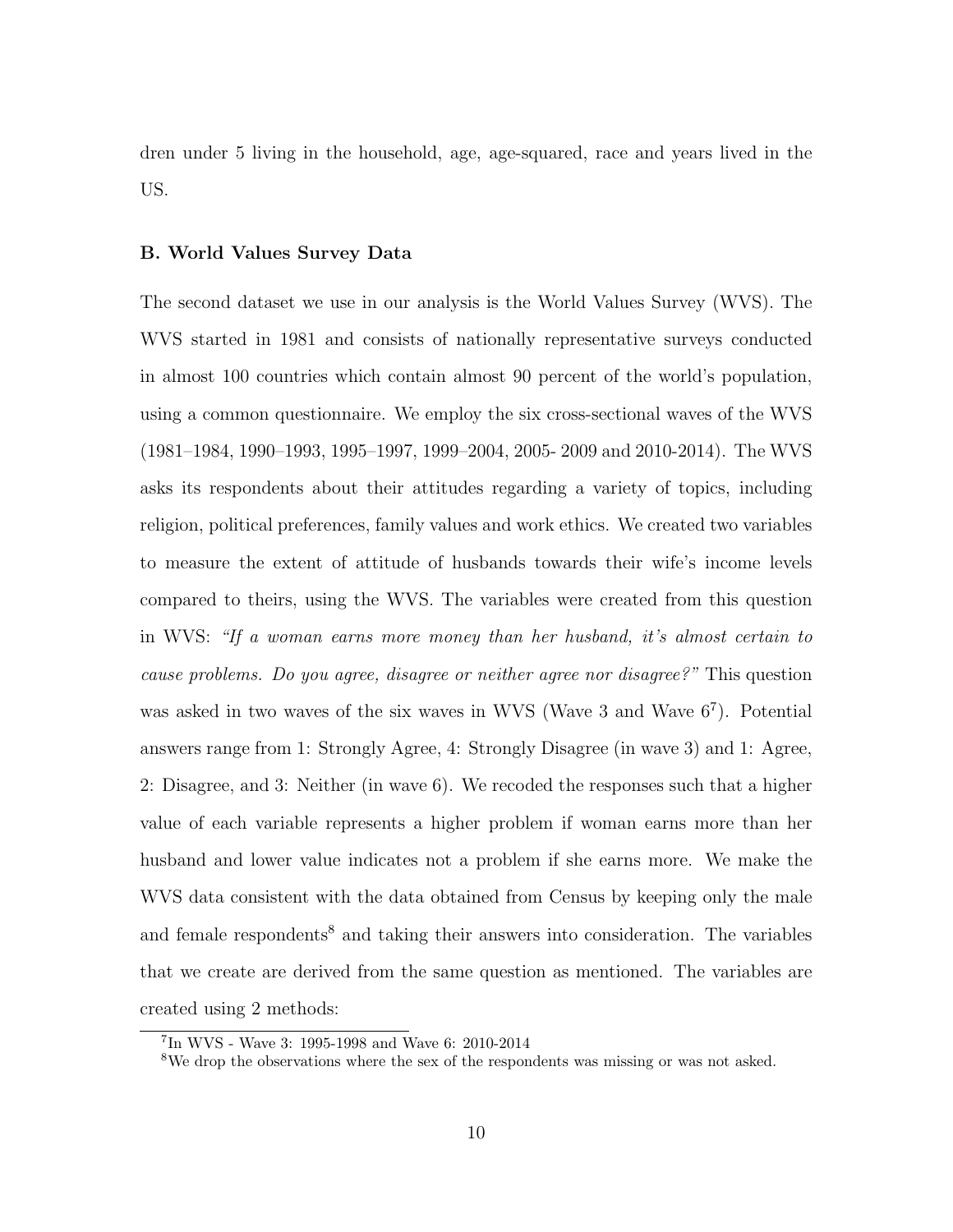- Average of people's responses, and
- Percentage of people agreeing

that it is a problem if woman earns more than her husband. In each of the variables, the country having a higher value would be considered as having a bigger aversion to a woman earning more than her husband. This is the measure of culture (or machoism, as we would like to refer it to). The summary statistics are listed on Table 1.

Having obtained the WVS data for the relevant question at country level, and also country and wave level, we merge it with the census data to see if the analogous behavior of husbands can be explained by the effect of culture in their home countries (countries where an individual is born). There are two ways by which we match the two datasets:

- Match with birthplace and census year: we match the two datasets using the place of birth and census year<sup>9</sup>. For everyone in the sample, we have the variation depending on their place of birth and the year they were observed. We do the match for foreigners and get the measure of culture for their respective country of birth. The culture moves from more macho (high value) to low macho (less value) for almost all the countries over time<sup>10</sup>. This can be because of changing beliefs over time.
- Impute Values of Culture and match by year: we perform a linear imputation for the culture variable for those countries which had been asked twice in the WVS survey. We control for other characteristics such as age, sex, education, income and if they have children, to estimate the rate of decline in the attitude

<sup>9</sup>A variable wave consistent with WVS data was created based on the year observed. See Appendix 1 for more details.

 $10$ Controlling for other characteristics such as education, age, income, etc.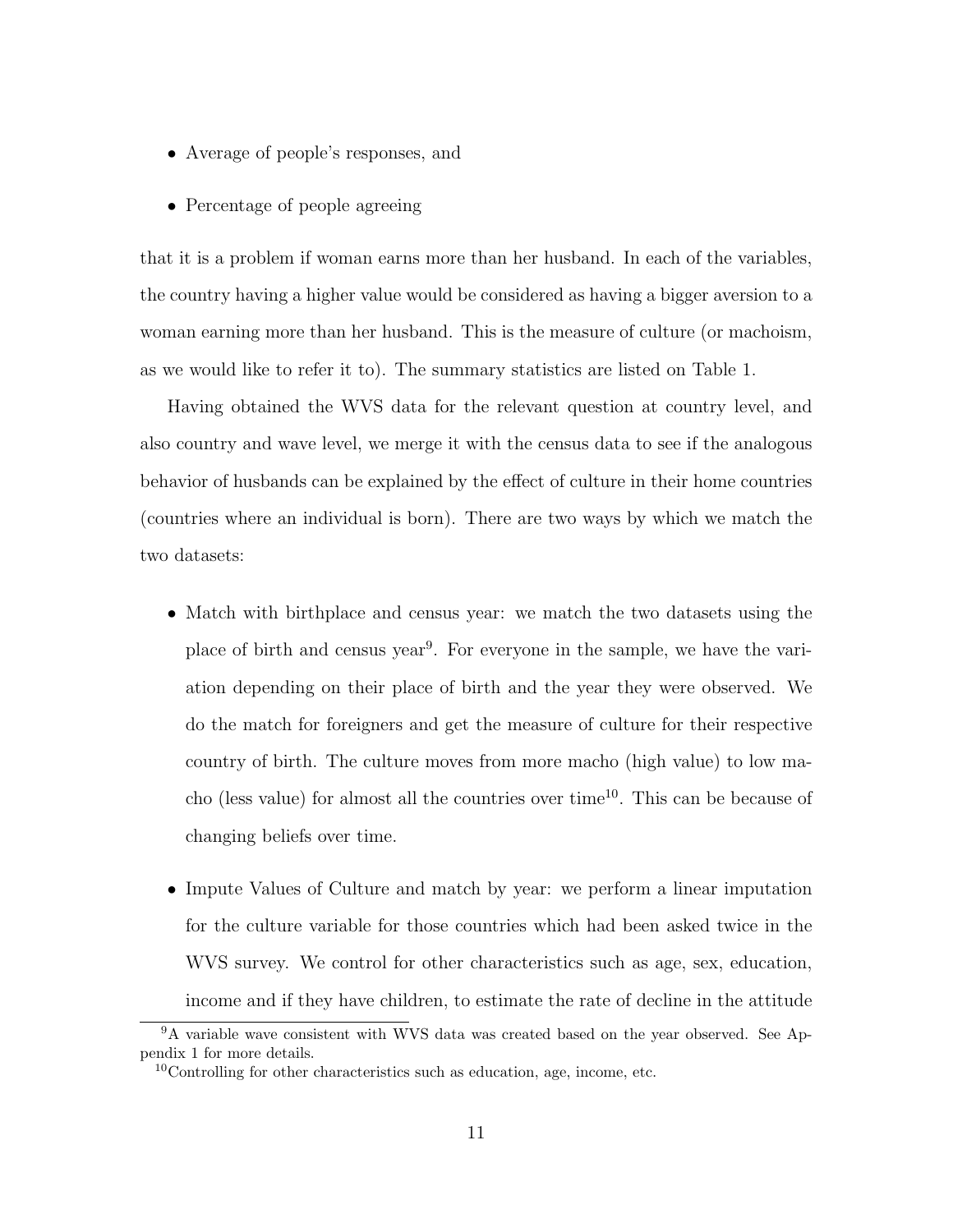of people towards their wives' work. Having obtained the imputed values, we match them by years with the census data. Here, we have the variation by country and year observed for each of the years in the sample.

## 3 Estimation Strategy

There are three main specifications that we use in our analysis. Each of them is explained below:

#### Specification 1: OLS Model

$$
Y_{i,s,t} = \beta_1 (Log\ Non\ Self\ Income)_{i,s,t} + \beta X_{i,s,t} + \gamma_s + \delta_t + \varepsilon_{i,s,t} \tag{1}
$$

where the dependent variable is the status of participation in the labor market of the respondent 'i' in state 's' at time 't'. The census data relates to the previous calendar year, while the ACS uses the previous 12 months as the reference period.

The role of the non-self-income is captured by  $\beta_1$ . According to the collective labor supply framework, if a person's non-self-income is higher, then his/her labor supply should be lower. Hence,  $\beta_1$  should be negative. This is the Income Effect. Dummy variables for racial profiles are also included in this specification at the individual level. X includes the controls that we discussed before;  $\gamma_s$  denotes the state fixed effects, which will capture the different labor market opportunities and social and legal attitudes that exist across states; and  $\delta_t$  denotes the time fixed effects. We estimate the specification separately for males and females.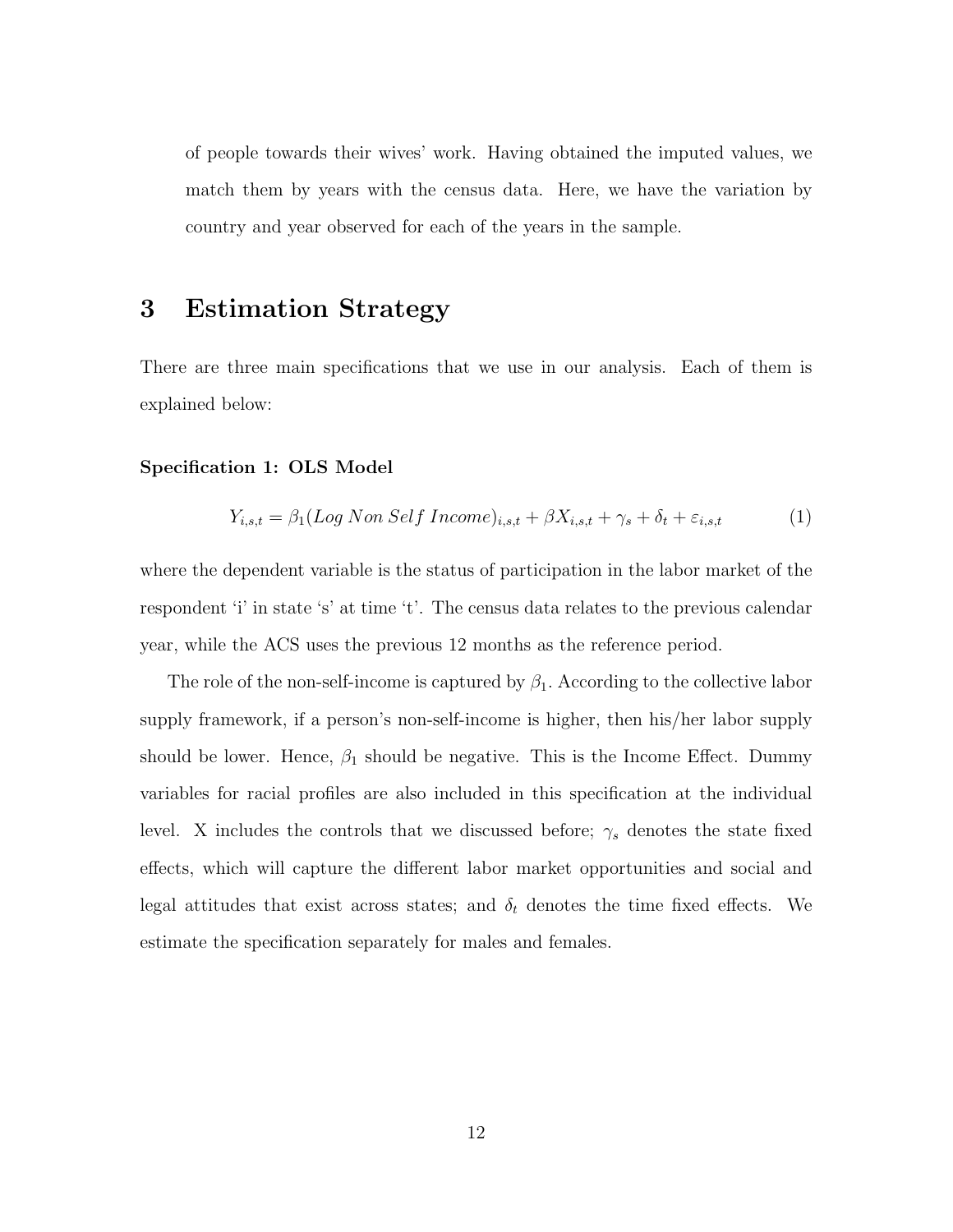#### Specification 2A: OLS Model

$$
Y_{i,s,t} = \beta_0 + \beta_1 (Log\ Non\ Wage\ Income)_{i,s,t} + \beta_2 (Log\ Spouse\ Income)_{i,s,t} + \beta X_{i,s,t} + \gamma_s + \delta_t + \varepsilon_{i,s,t} \quad (2)
$$

This is similar to specification 1 except for the income variable. We have specified the dependency of a person's participation decision on his/her own non-wage income and his/her spouse's total income. The role of the log non-wage income is captured by  $\beta_1$  and  $\beta_2$  captures the role of Spouse's income on LFP of an individual. According to the collective labor supply framework, both  $\beta_1$  and  $\beta_2$  should be negative for both males and females.

#### Specification 2B: Instrumental Variables Model

$$
(Log Spouse Income)_{i,s,t} = \alpha_1 (Education Spouse)_{i,s,t} + \alpha X_{i,s,t} + \gamma_s + \delta_t + \varepsilon_{i,s,t} \quad (3)
$$

To overcome the endogeneity problem of spouse income, we use the education level of spouse as an instrument for spouse income<sup>11</sup>. We estimate the above first-stage regression to show the relationship between spouse income and education of spouse. The coefficient of interest is  $\alpha_1$ , which estimates the effect of additional years of education on the spouse's income. We expect  $\alpha_1$  to be positive. We estimate the second stage as:

$$
Y_{i,s,t} = \pi_0 + \pi_1 (Log\ Non\ Wage\ Income)_{i,s,t} + \pi_2 (Log\ S\widehat{pouse\ Income})_{i,s,t} + \pi X_{i,s,t} + \gamma_s + \delta_t + \varepsilon_{i,s,t} \quad (4)
$$

<sup>&</sup>lt;sup>11</sup>This is similar to Blau & Kahn (2007)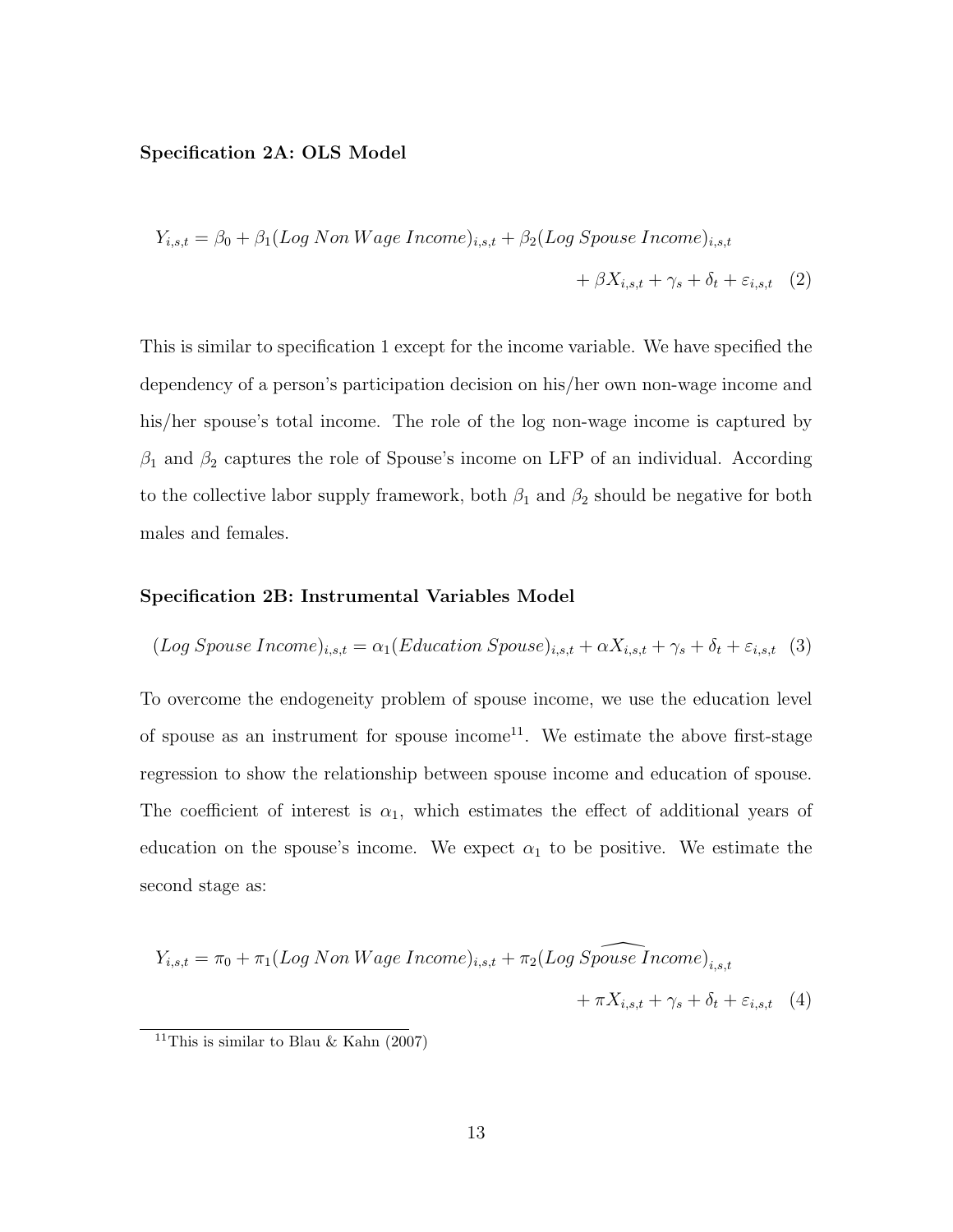The parameter of interest is  $\pi_2$ , which estimates the effect of increase in spouse income on the probability of participation for a given individual.

#### Specification 3A: OLS Model

$$
Y_{i,s,g,t} = \beta_0 + \beta_1 (Log\ Non\ Wage\ Income)_{i,s,t} + \beta_2 (Log\ Spouse\ Income)_{i,s,t}
$$

$$
+ \beta_3 Culture_{g,t} + \beta_4 (Log\ Spouse\ Income_{i,s,t} * Culture_{g,t})
$$

$$
+ \beta X_{i,s,t} + \gamma_s + \delta_t + \varepsilon_{i,s,g,t} \quad (5)
$$

This specification is estimated for males born outside the US as they show an analogous behavior with respect to their wives' incomes. The set of controls remain the same and we have included state and time fixed effects. Robust standard errors clustered by birth country are used to allow for correlation of individuals belonging from a country. Here we have introduced the variable Culture which can be measured in two ways as discussed in the data section. Based on the way that we have merged the datasets, Culture variable has a value before 2000 and another after 2000 for individuals born in a country. Also, when we impute, culture's measure changes by years for each country. For the countries that have been asked twice in the WVS, we see that the measure of culture has declined: the percentage people agreeing to the question that it is a problem if wife earns more than husband has declined over time. We thus, make the imputation that is in line with this decline. The rate of decline is different for different countries and we take that into account. we interact the culture in a country with the log spouse income and this effect is captured by  $\beta_4$ . Ideally, we expect  $\beta_4$  to be positive and that would mean for husbands who are born in a country where more people believe that it is a problem if woman earns more than husband, then they work even harder if their wives earn more. We estimate the specification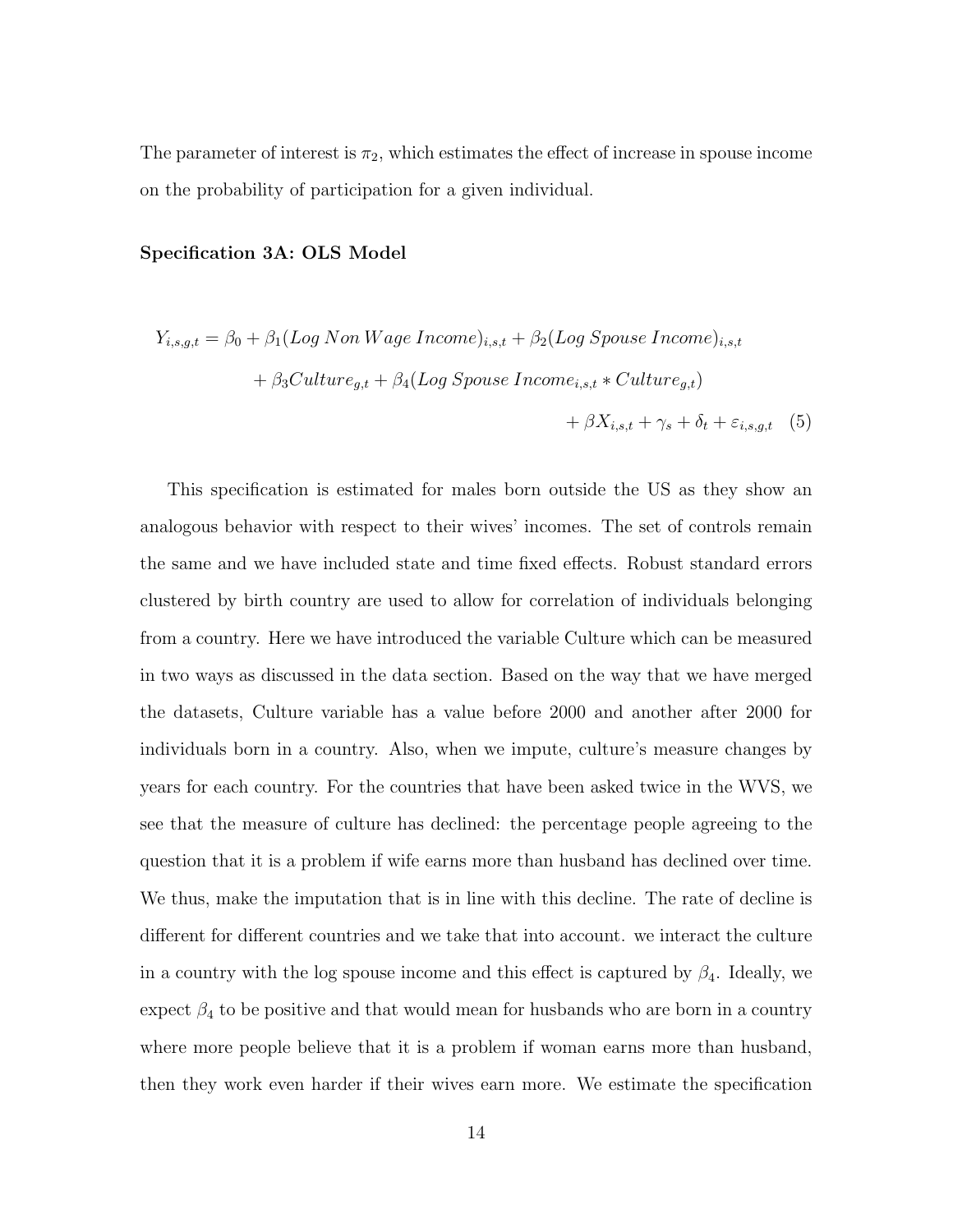using both the measures of culture - Average of the index and Percentage of people agreeing.

#### Specification 3B: Instrumental Variables Model

We estimate the second stage as the following:

$$
Y_{i,s,g,t} = \pi_0 + \pi_1 (Log\ Non\ Wage\ Income)_{i,s,t} + \pi_2 (Log\ Spouse\ Income)_{i,s,t}
$$

$$
+ \pi_3 Culture_{g,t} + \pi_4 (Log\ Spouse\ Income_{i,s,t} * Culture_{g,t})
$$

$$
+ \pi X_{i,s,t} + \gamma_s + \delta_t + \varepsilon_{i,s,g,t} \quad (6)
$$

The parameter of interest is  $\pi_4$ , which should be positive which would mean that husbands who are born in a country where more people believe that is a problem if woman earns more than husband, work even harder if their wives earn more. Again, we estimate this specification using both the measures of culture - Average of the index and Percentage of people agreeing. We run this specification on the pre and post 2000 assignment of culture to individuals first. Next, we impute values of culture by years for each country and estimate this specification as we have more variation in the culture for each country.

### 4 Empirical Results

#### Specification 1:

The figure 2 shows us the effect of Non-Self Income on the participation (extensive margin) for both males and females (foreigners). We see that the effect is as expected, i.e., if the non-self-income increases for any individual, the probability of his/her participation decreases, which is consistent with the theory. We see that this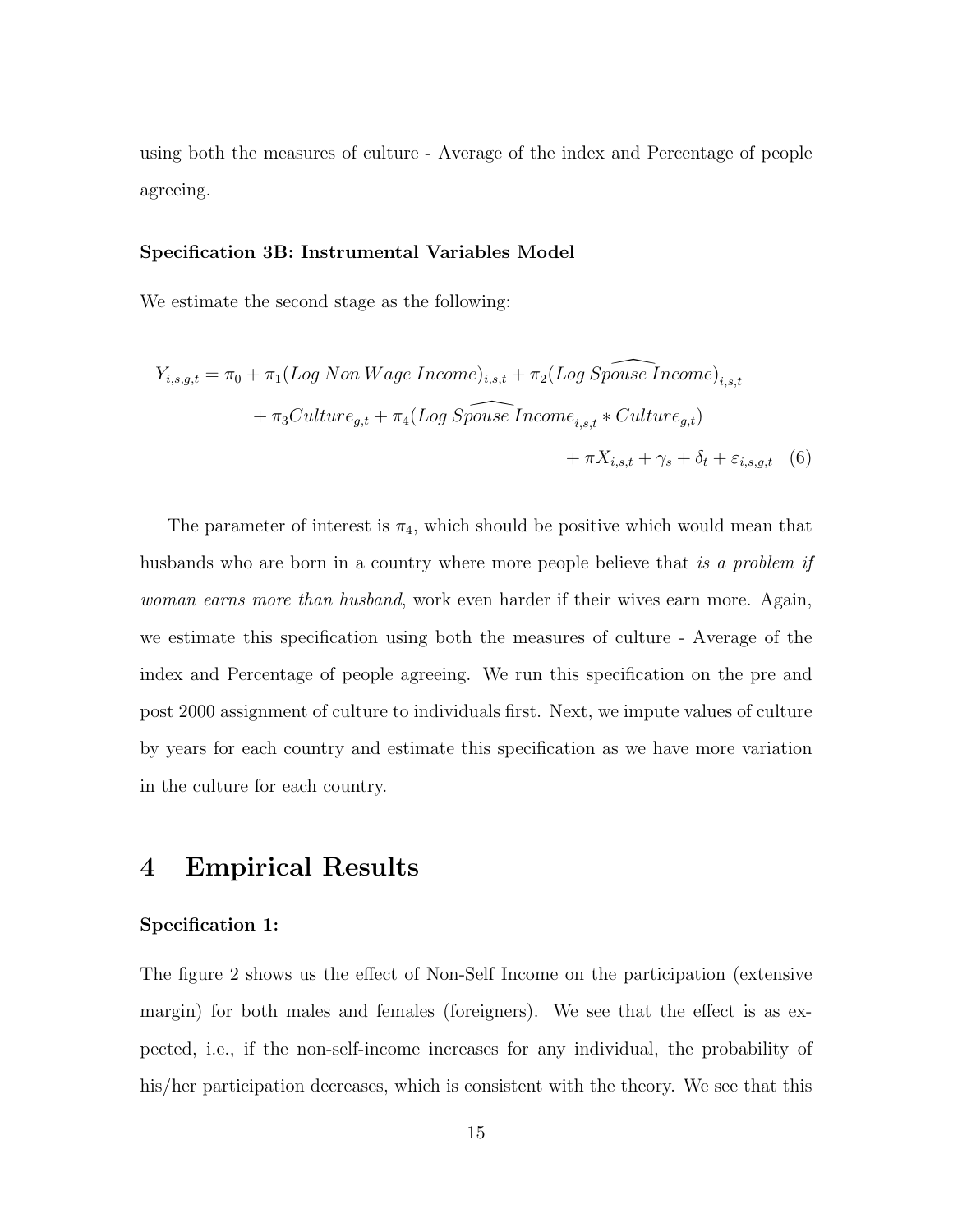result holds for the years specified, taken separately or together as the figures show. Specifically, the Non-Self Income elasticity is 3 percent in 1980 and 1.4 percent in 1990 for males. Non-Self Income has similar effects on participation decision of females as males, though with a higher elasticity. The Non-Self Income elasticity for females is 8.4 percent in 1980 and 6.7 percent in 1990. For citizens, please refer to the Appendix figure 1A. They behave as expected by the theory, i.e., the probability of participation decreases when the non-self-income increases. These results indicate that males are less responsive to Non-Self Income as compared to females. This is consistent with the theory.

#### Specification 2A: (OLS Estimation)

Figure 3 shows us the effect of Spouse's log earnings on the Participation rate of an individual. As per the theory, we expect that an increase in spouse's earnings will lead to a fall in the probability of participation in the labor of an individual. For females, this is what we observe: i.e. when the husband's earnings increase, then they participate less in the labor market. The results are reported in tables 2 and 3 for females and males respectively. In Table 2, we see that when the husband's income increases (which is a non-wage income for the wife), the wife's participation in the labor market decreases. In particular, a 1 percent increase in husband's income decreases wife's probability of participation by 0.0067 percentage points in 2000. However, for males, we see a different behavior: when their wives earn more, they participate more thus, contradict the predictions of the theory. In table 3, for the years 1980, 1990 and 2000 and 1980-2000, the coefficient on  $\beta_2$  (for participation equation) is positive and significant, suggesting this relationship for husbands. Also, we see that the effect pre-2000 is higher than the effect post- 2000. The spouse income elasticity for males is about 1.3 percent in pre-2000 era and shows no impact in post-2000 era,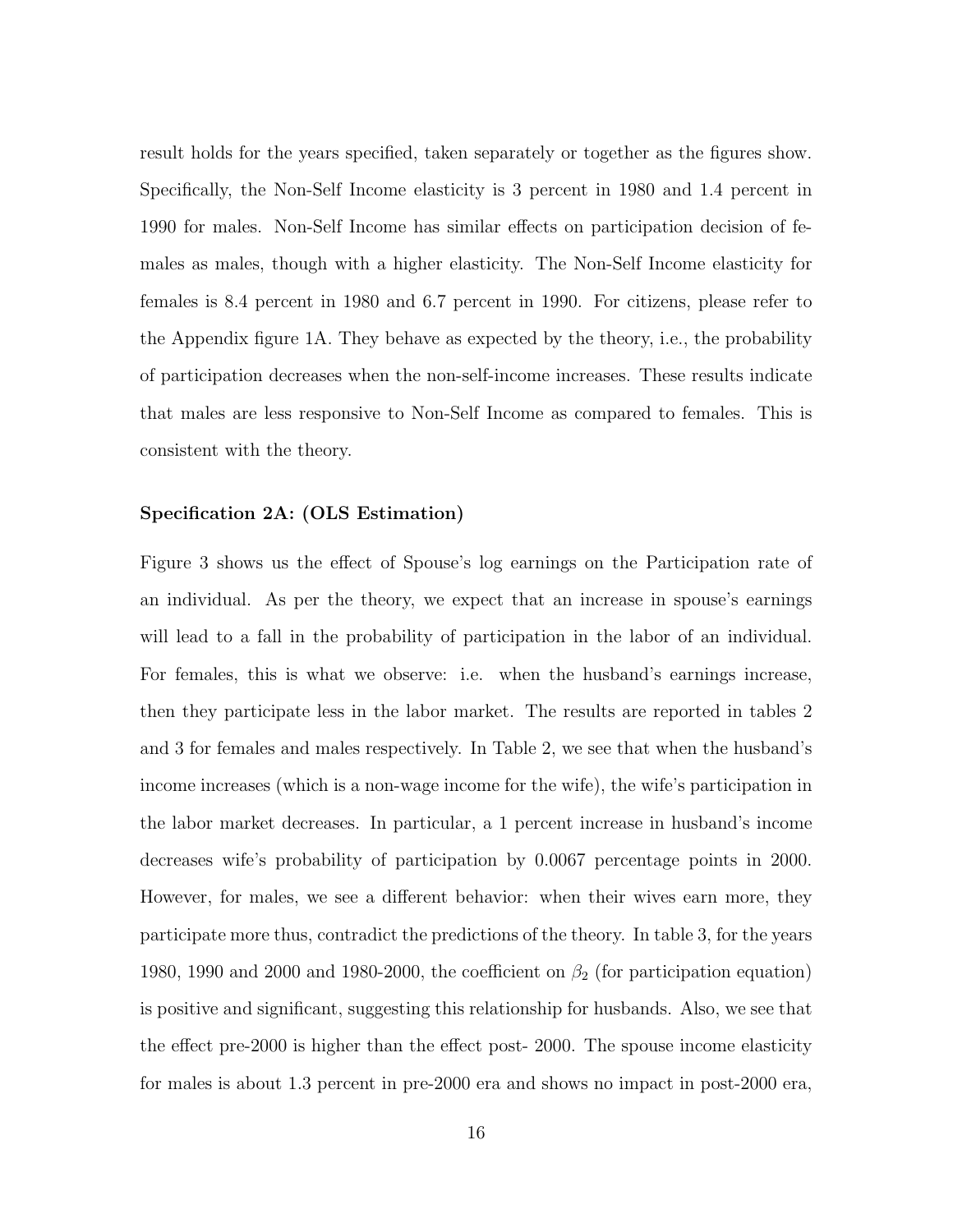controlling for their non-wage incomes and other characteristics. This implies that husbands were more responsive to their wife's income before 2000 compared to post-2000. One reason that we think can attribute to this is that people's thinking is changing over time and they are no longer holding on to the old beliefs about role of women in the household. This is also seen in the WVS question that we report here. The percentage of people agreeing to the question that it is a problem if woman earns more has declined in almost all the countries by about half<sup>12</sup> (See figures 4-7).

#### Specification 2B: (Instrumental Variable Model Estimation)

Tables 4 and 5 gives us the first stage results for foreign-born males and females to show the relationship between spouse income and his/her years of schooling. It shows a strong relation between them; the spouse's years of schooling positively and significantly determines the spouse income. Specifically, column 2 in Table 4 shows that one extra year of schooling by spouse increases her income by 7.5 percent in the year 2000. Overall, from 1980-2015 the increase in spouse income ranges from around 7 percent to 9.5 percent. Similar estimates are seen in table 5 for females as well. The two-stage least squares estimates for the effect of spouse income on husband's participation in labor market from 1900-2015, are provided by Table 6. It is clear from the results in column 2 that in 2000, if wife's income increases by 1 percent, the probability of husband participating in the labor market increases by 0.08 percentage points. Over time from 2001-05, in column 3 we see that this effect reduces to 0.036 percentage points, thus showing that post 2000 the attitude of men towards women is changing. Table 7 shows us the two stage least squares estimates for the effect of husband's income on female participation in labor market. We see that the results for females are consistent with the theory, i.e., the probability of participation of wife

<sup>&</sup>lt;sup>12</sup>For countries which have been asked the question in more than one wave.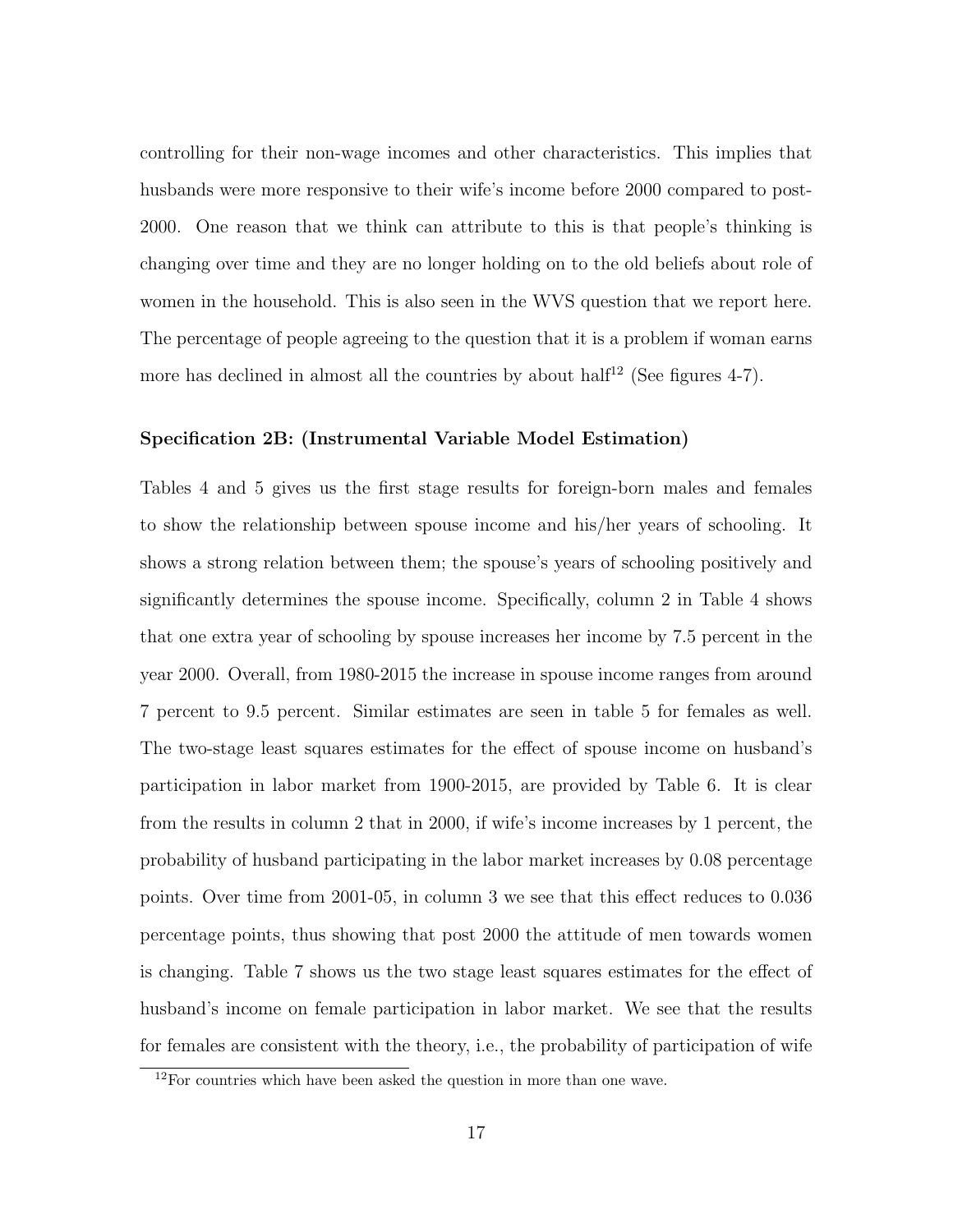decreases as her husband earns more. These estimates are stronger as compared to the OLS results.

#### Specification 3A: (OLS Estimation)

#### 1. Combined with Birthplace and Waves (by Census Years):

The results for participation are reported in Tables 8 (Measure used: Culture Average) and 9 (Measure used: Percentage Agreeing). We see that the effect on spouse's income is larger before 2000 than after 2000 in both the tables. We see a positive and significant result for the year 2000 for the interaction of percentage agreeing with spouse income. To put things in perspective, a person observed in 2000 and born in a country where 50 percent of its people agree that it is a problem if woman earns more than husband is 0.0123 percentage points more likely to participate in the labor market if his wife's earnings increase by 1 percent. Whereas, a person born in a country where 90 percent of the people believe that it is a problem if wife earns more than husband, has a 4 times higher probability of participation. Similarly, a person born in a country where 50 percent of its people agree and is observed before 2000 is more likely to increase his participation by 0.01 percentage points if his wife's earnings increases by 1 percent. This would amount to a 1 percent increase in participation relative to the mean value of males participation (0.88). Compared to this, we don't see any significant effect in males participation post 2000.

# 2. Combined with Birthplace and Years (by Census Years) Imputed Values:

The results in this section are calculated using the imputed values (linear imputation) and then matched by the census year. Tables 10 and 11 show the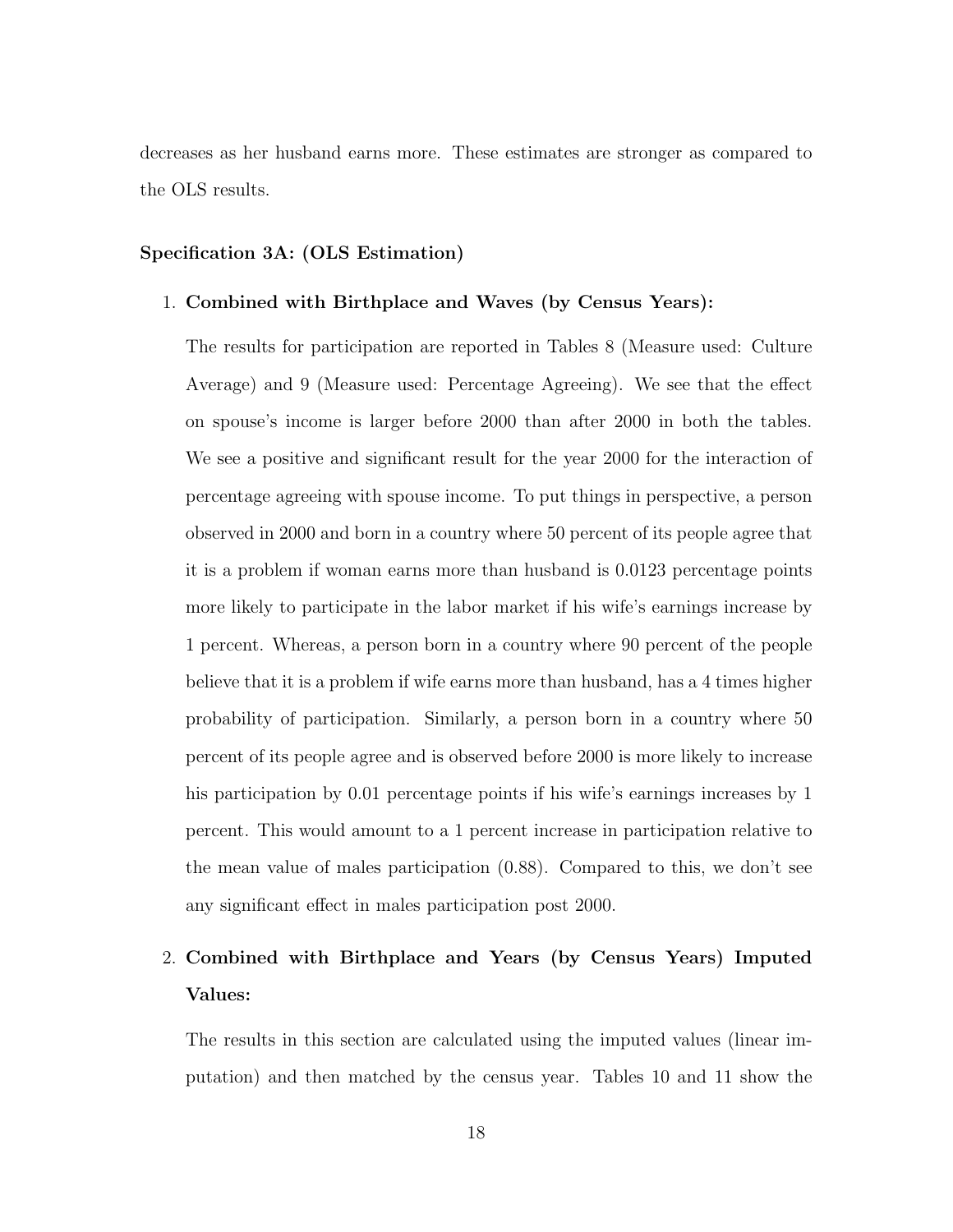results. The results are similar to the above method (without imputed values) but the magnitude of the effect is slightly larger. In Table 11, in 2000, when a person is from a country with 90 percent people having an issue with higher wife income, he is 0.05 percentage points more likely to participate. We find negative and insignificant results for a similar person post-2000.

#### Specification 3B: (Instrumental Variable Model Estimation)

#### 1. Combined with Birthplace and Waves (by Census Years):

The 2SLS estimates for the effects of spouse income on husband's participation due to the effect of cultural attitudes are shown in Tables 12 (Measure used: Culture Average) and 13 (Measure used: Percentage Agreeing). The 2SLS estimates are larger than the OLS estimates, as expected. We again see that the increase in wife's earnings positively and significantly affects the husband's participation decision. And, also that this effect is higher pre-2000 as compared to post-2000. Before 2000, a person born in a country where 50 percent people agree that their wife should not earn more than them, is 0.06 percentage points more likely to participate in the labor market. With a mean of 0.88, this will increase the participation by almost 7 percent. Whereas, after 2000 the similar person is likely to increase his participation by 0.04 percentage points, increasing his participation by around 4 percent. This effect is mainly because post-2000 we see a 50 percent drop in the percentage of people who have a problem with their wife earning more.

# 2. Combined with Birthplace and Waves (by Census Years) Imputed Values:

We estimate the results for imputed values using the instrumental variables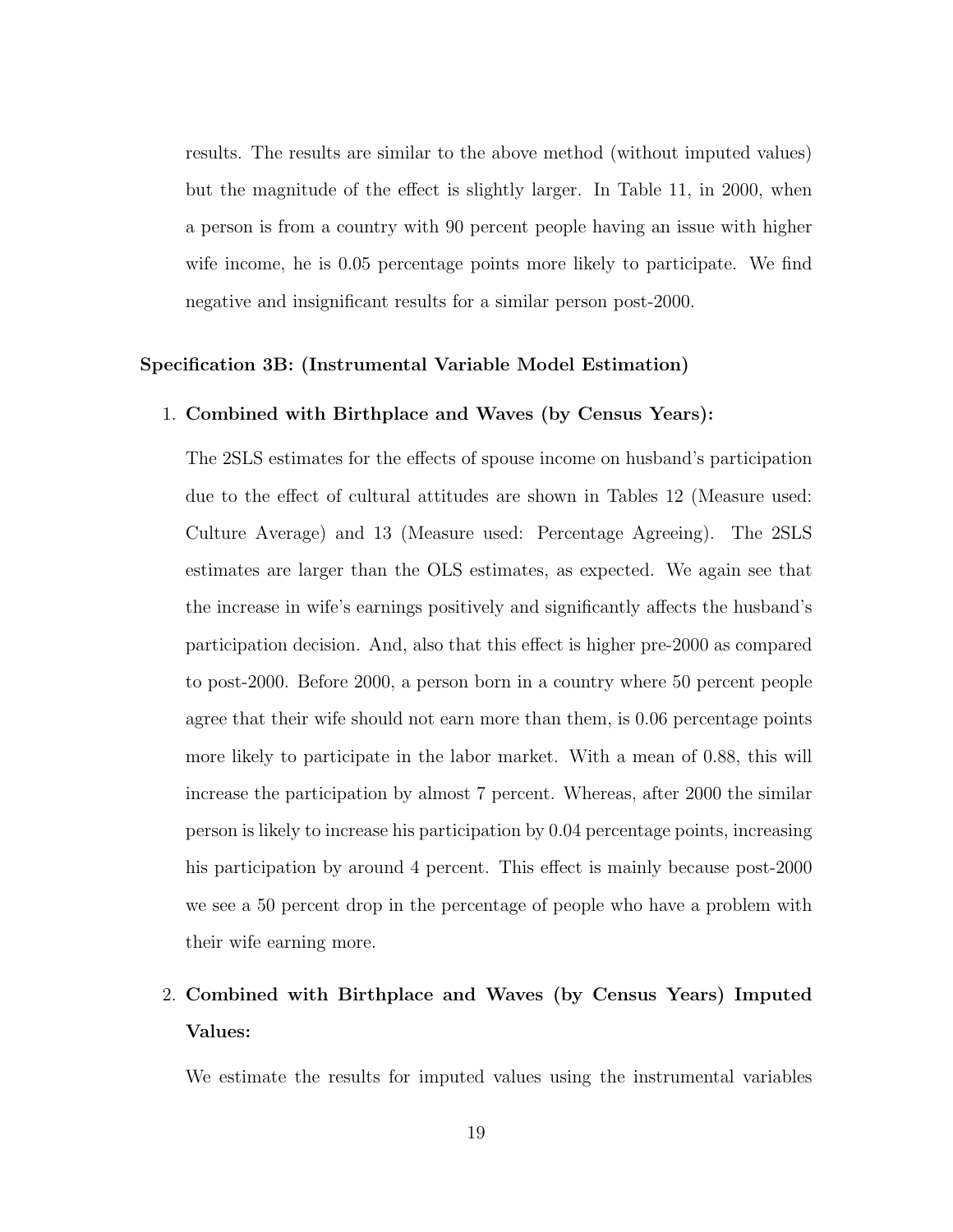model and see larger effects as compared to the results for imputed values in OLS estimation. The 2SLS estimates for the effects of spouse income on participation of husband using the imputed values is shown in tables 14 (Measure used: Culture Average) and 15 (Measure used: Percentage Agreeing). Column 2 of table 15 provides evidence for a positive and significant relationship between spouse income and husband's participation in labor market in the year 2000. A person in the year 2000 is 0.085 percentage points more likely to participate if he is from a country with 50 percent people agreeing that wife's earning must be less than their husband's. This amounts to a 9.6 percent increase in husband's participation relative to its mean of 0.88. These results provide evidence on the anomaly we observed in men's behavior. It shows that culture plays an important role in determining men's labor supply decisions as men from a culture where it is believed that man should earn more than wife, exhibit a competitiveness to their wives' income growth. This behavior of men makes this phenomenon one of the reasons for the slowdown in the convergence of gender gap.

## 5 Concluding Remarks

In this paper, we empirically analyze the labor supply decisions of married males and females based on their spouse's income and their cultural gender-role attitudes (machismo), using 1980-2000 US Decennial Census data and 2001-2015 ACS data from IPUMS. Specifically, we examine whether the cultural background of foreignborn males have a role in influencing their labor supply decisions. We find a significant positive relationship between spouse income and the labor supply decisions of foreignborn males by exploring the role of culture, suggesting that the social norm "a man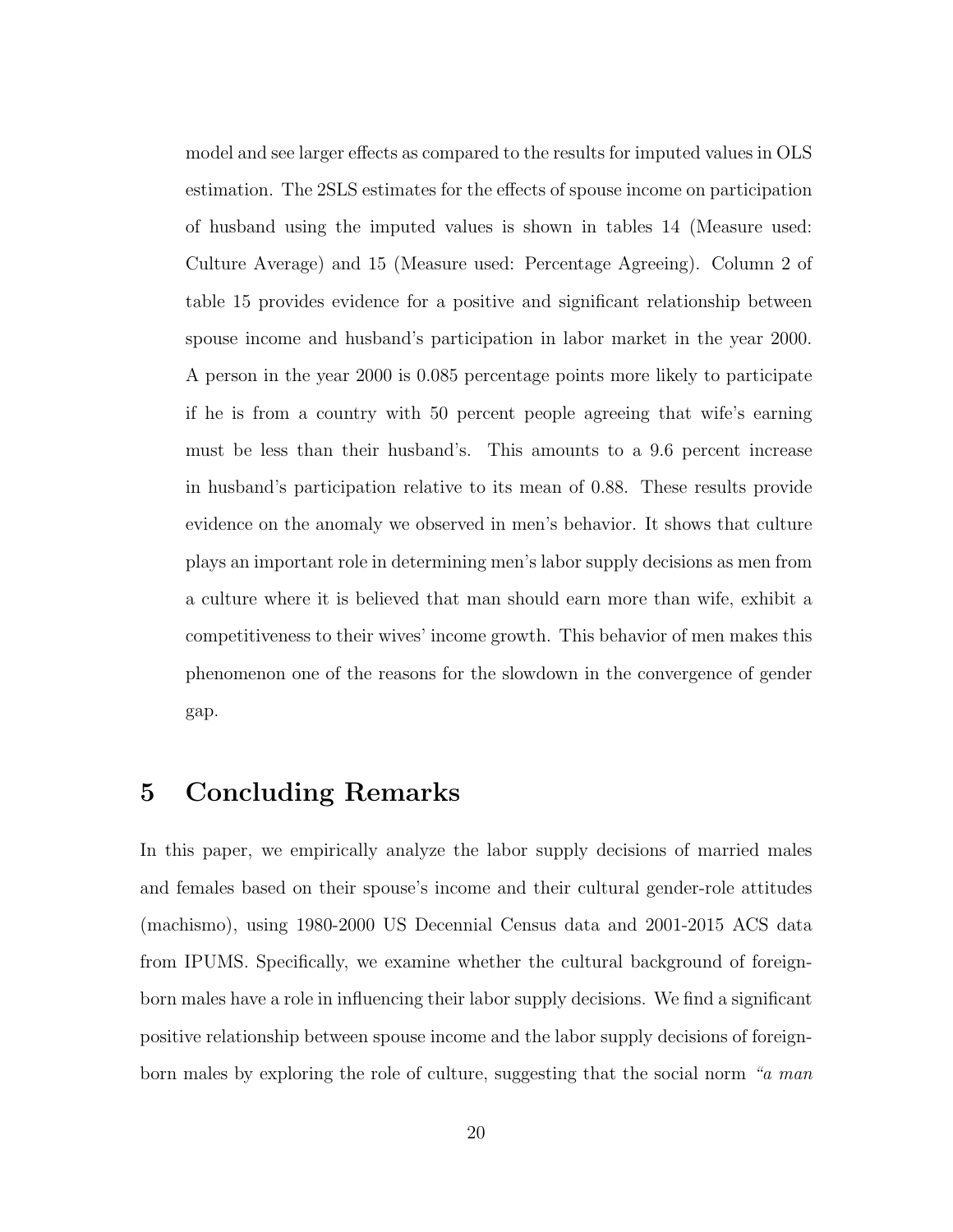should be the primary bread-earner of the family" influences the husband to participate even more when their wife's income increases. We also show that these social norms have a higher impact before 2000, thus, implying that preference of men for women's role in household income is evolving over time. This paper provides the first evidence on the effect of culture in this manner on men's labor supply decisions.

In this analysis, we don't have any measure for culture for states in the US. Having a measure would help us understand the behavior of US citizens as opposed to foreign born residents with regards to their attitude about their spouses' earning more. Another way to show causality could be by using a panel data in which we can observe how the earnings and participation decisions of the same individuals are changing over time. This is the plan for future work.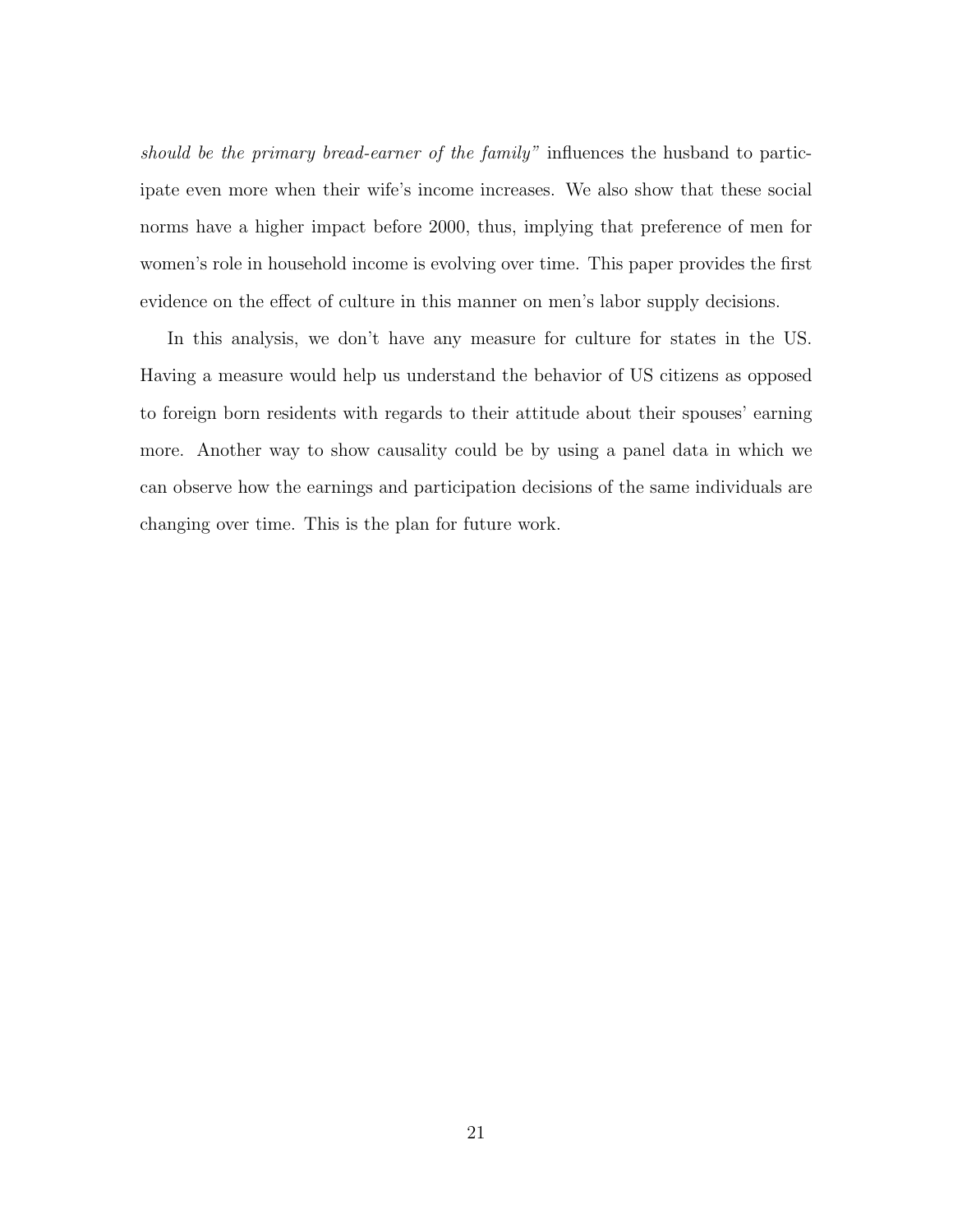# References

- [1] Ashenfelter, Orley and Layard, Richard, (1987), Handbook of Labor Economics, vol. 1, 1 ed., Elsevier, https://EconPapers.repec.org/RePEc:eee:labhes:1.
- [2] Blau, Francine D., and Lawrence M. Kahn. "Changes in the Labor Supply Behavior of Married Women: 1980–2000." Journal of Labor Economics 25, no. 3 (2007): 393-438. doi:10.1086/513416.
- [3] Blundell, Richard and Macurdy, Thomas, 1999. "Labor supply: A review of alternative approaches," Handbook of Labor Economics,in: O. Ashenfelter and D. Card (ed.), Handbook of Labor Economics, edition 1, volume 3, chapter 27, pages 1559-1695 Elsevier.
- [4] Bredtmann, Julia and Otten, Sebastian, 2013. "The Role of Source- and Host-Country Characteristics in Female Immigrant Labor Supply," MPRA Paper 44544, University Library of Munich, Germany. ¡https://ideas.repec.org/p/pra/mprapa/44544.html¿
- [5] Eckstein, Z. and Lifshitz, O. (2015), Household Interaction and the Labor Supply of Married Women. International Economic Review, 56: 427-455. doi:10.1111/iere.12110
- [6] Evers, M., De Mooij, R. and Van Vuuren, D. De Economist (2008) 156: 25. https://doi.org/10.1007/s10645-007-9080-z
- [7] Fernández, Raquel, and Alessandra Fogli. "Culture: An Empirical Investigation of Beliefs, Work, and Fertility." American Economic Journal: Macroeconomics 1, no. 1 (2009): 146-77. http://www.jstor.org/stable/25760263.
- [8] Hyslop, Dean R. "Rising U.S. Earnings Inequality and Family Labor Supply: The Covariance Structure of Intrafamily Earnings." The American Economic Review 91, no. 4 (2001): 755-77. http://www.jstor.org/stable/2677811.
- [9] Imbens, Guido W., Donald B. Rubin, and Bruce I. Sacerdote. "Estimating the Effect of Unearned Income on Labor Earnings, Savings, and Consumption: Evidence from a Survey of Lottery Players." The American Economic Review 91, no. 4 (2001): 778-94. http://www.jstor.org/stable/2677812.
- [10] Inglehart, R., C. Haerpfer, A. Moreno, C. Welzel, K. Kizilova, J. Diez-Medrano, M. Lagos, P. Norris, E. Ponarin and B. Puranen et al. (eds.). 2014. World Values Survey: All Rounds - Country-Pooled Datafile Version: http://www.worldvaluessurvey.org/WVSDocumentationWVL.jsp. Madrid: JD Systems Institute.
- [11] Juhn, Chinhui and Murphy, Kevin M, 1997. "Wage Inequality and Family Labor Supply," Journal of Labor Economics, University of Chicago Press, vol. 15(1), pages 72-97, January. https://ideas.repec.org/a/ucp/jlabec/v15y1997i1p72-97.html
- [12] Kubota, So. 2016. "Culture and Labor Supply: Decline in Female Market Work in Turkey" Unpublished.
- [13] Lundberg, Shelly. "Labor Supply of Husbands and Wives: A Simultaneous Equations Approach." The Review of Economics and Statistics 70, no. 2 (1988): 224-35. doi:10.2307/1928306.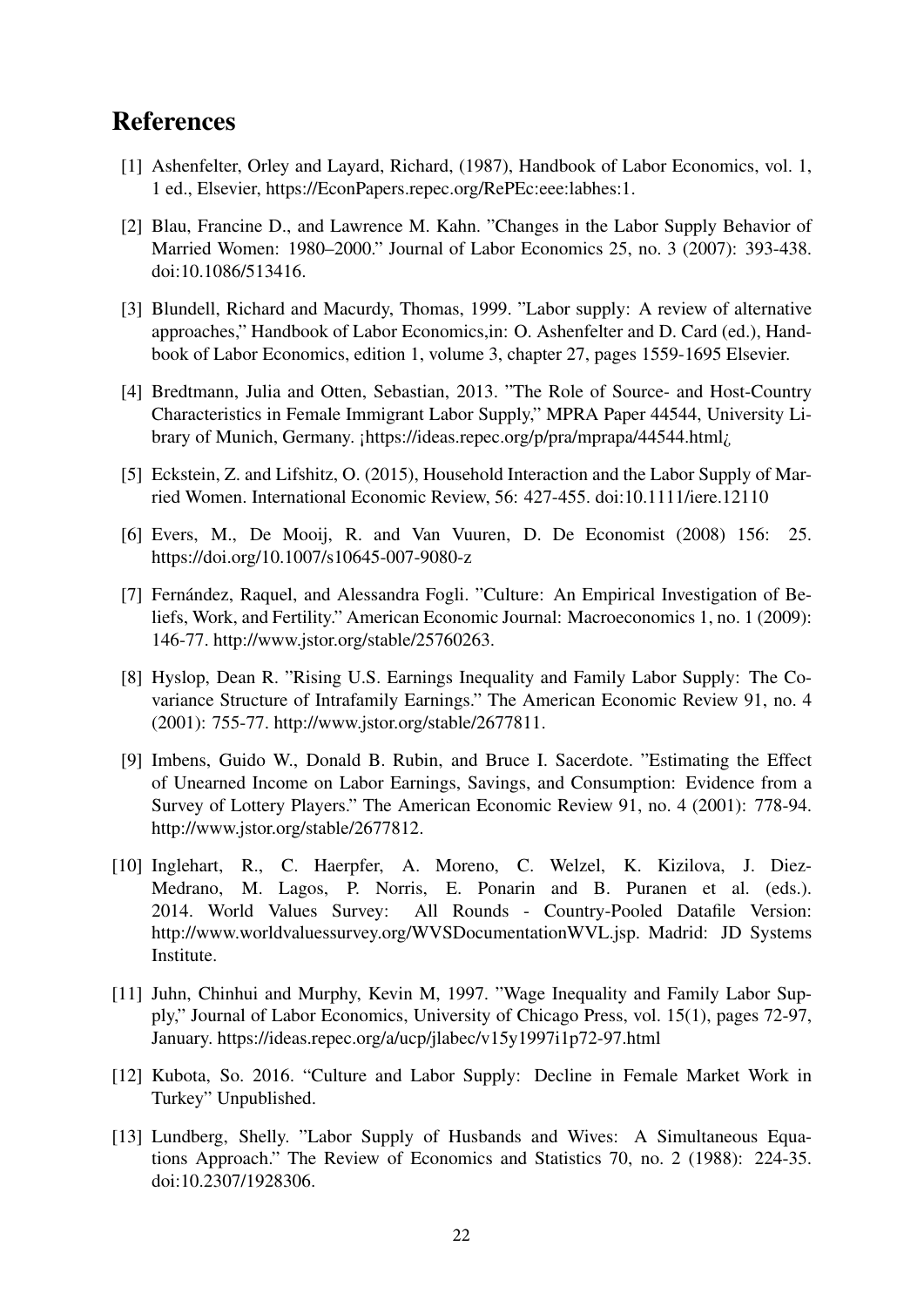- [14] Marianne Bertrand, Emir Kamenica, Jessica Pan; Gender Identity and Relative Income within Households , The Quarterly Journal of Economics, Volume 130, Issue 2, 1 May 2015, Pages 571–614, https://doi.org/10.1093/qje/qjv001
- [15] Nicodemo, Catia. (2012). Participation and Wage Equations for Married Women in European Countries.
- [16] Nicole M Fortin; Gender Role Attitudes and the Labour-market Outcomes of Women across OECD Countries, Oxford Review of Economic Policy, Volume 21, Issue 3, 1 October 2005, Pages 416–438, https://doi.org/10.1093/oxrep/gri024
- [17] Oreffice, S. J Labor Res (2014) 35: 162. https://doi.org/10.1007/s12122-014-9177-5
- [18] Steven Ruggles, Sarah Flood, Ronald Goeken, Josiah Grover, Erin Meyer, Jose Pacas, and Matthew Sobek. IPUMS USA: Version 8.0 [dataset]. Minneapolis, MN: IPUMS, 2018. https://doi.org/10.18128/D010.V8.0
- [19] Wilfred Uunk (2015) Does the Cultural Context Matter? The effect of a country's gender-role attitudes on female labor supply, European Societies, 17:2, 176-198, DOI: 10.1080/14616696.2014.995772
- [20] Xi Chen, Suqin Ge, Social norms and female labor force participation in urban China, Journal of Comparative Economics, 2018, ISSN 0147-5967, https://doi.org/10.1016/j.jce.2018.02.002.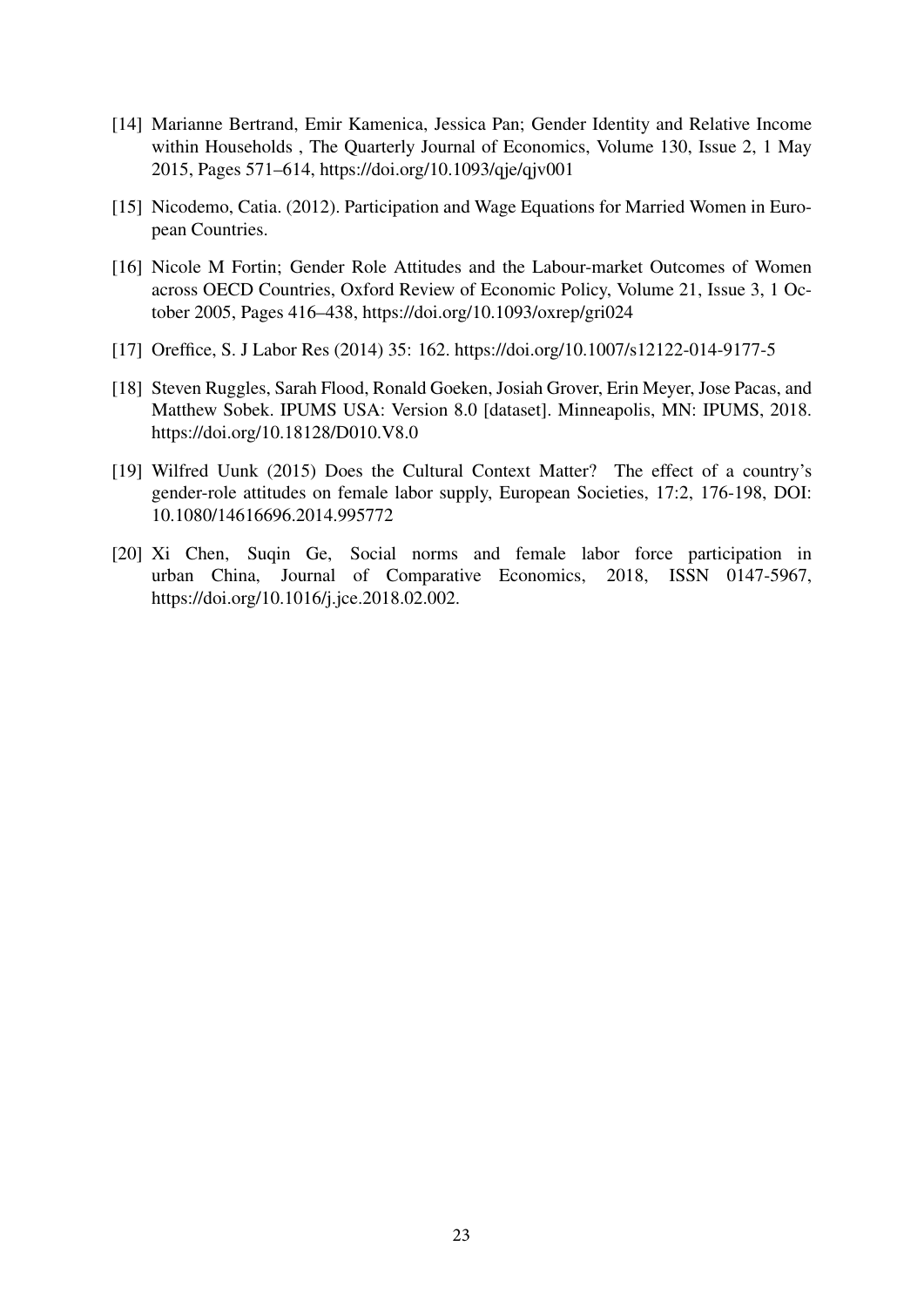### **List of Tables and Figures**



Figure 1: Labor Force Participation Rate of Males and Females from 1950-2020 to show Gender Gap

Figure 2: Coefficient of β<sup>1</sup> in Specification 1 for Males and Females (Y=Participation) [Foreigners]

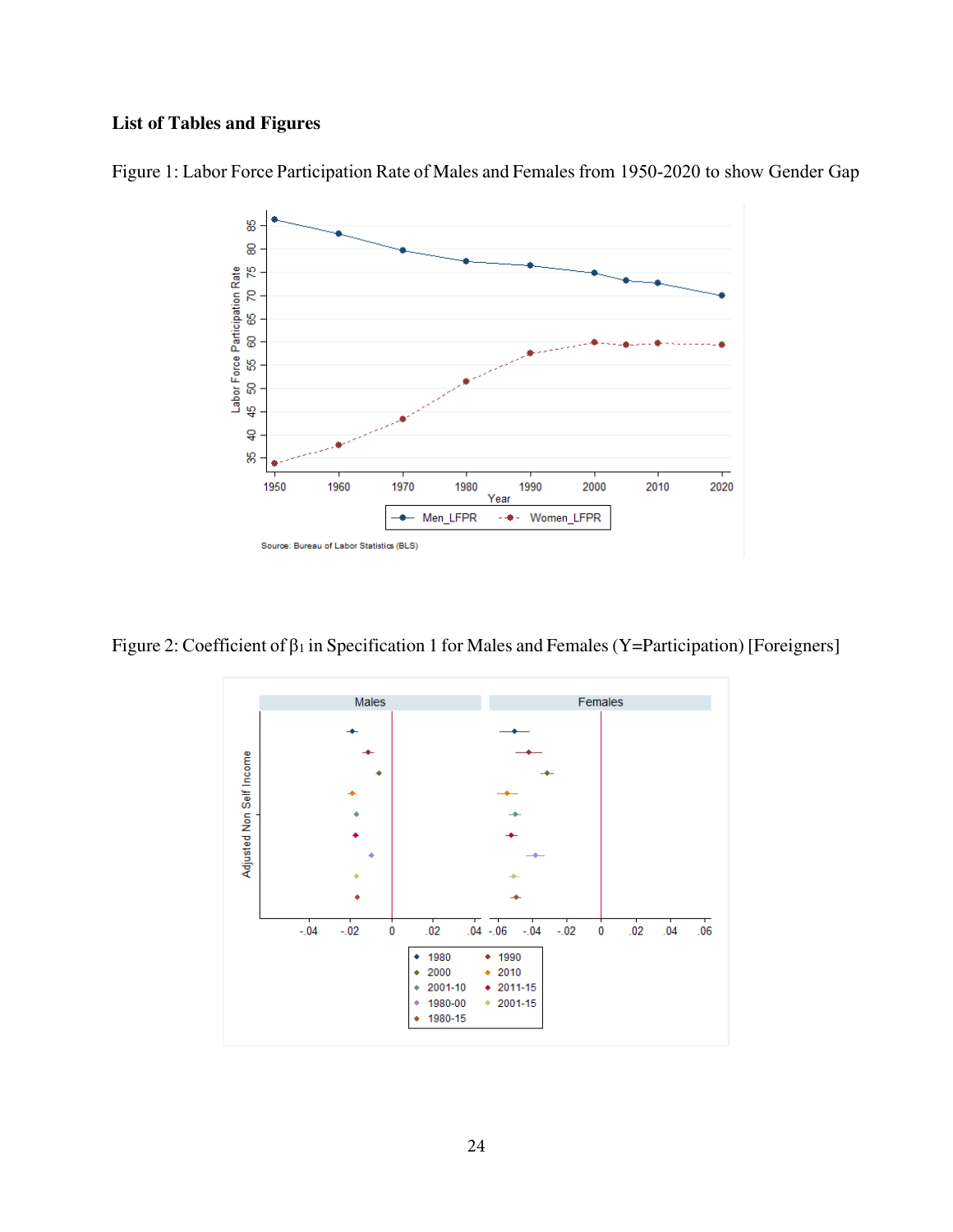



Figure 4: Percentage of people agreeing that it's a problem if woman earns more in different countries (i)

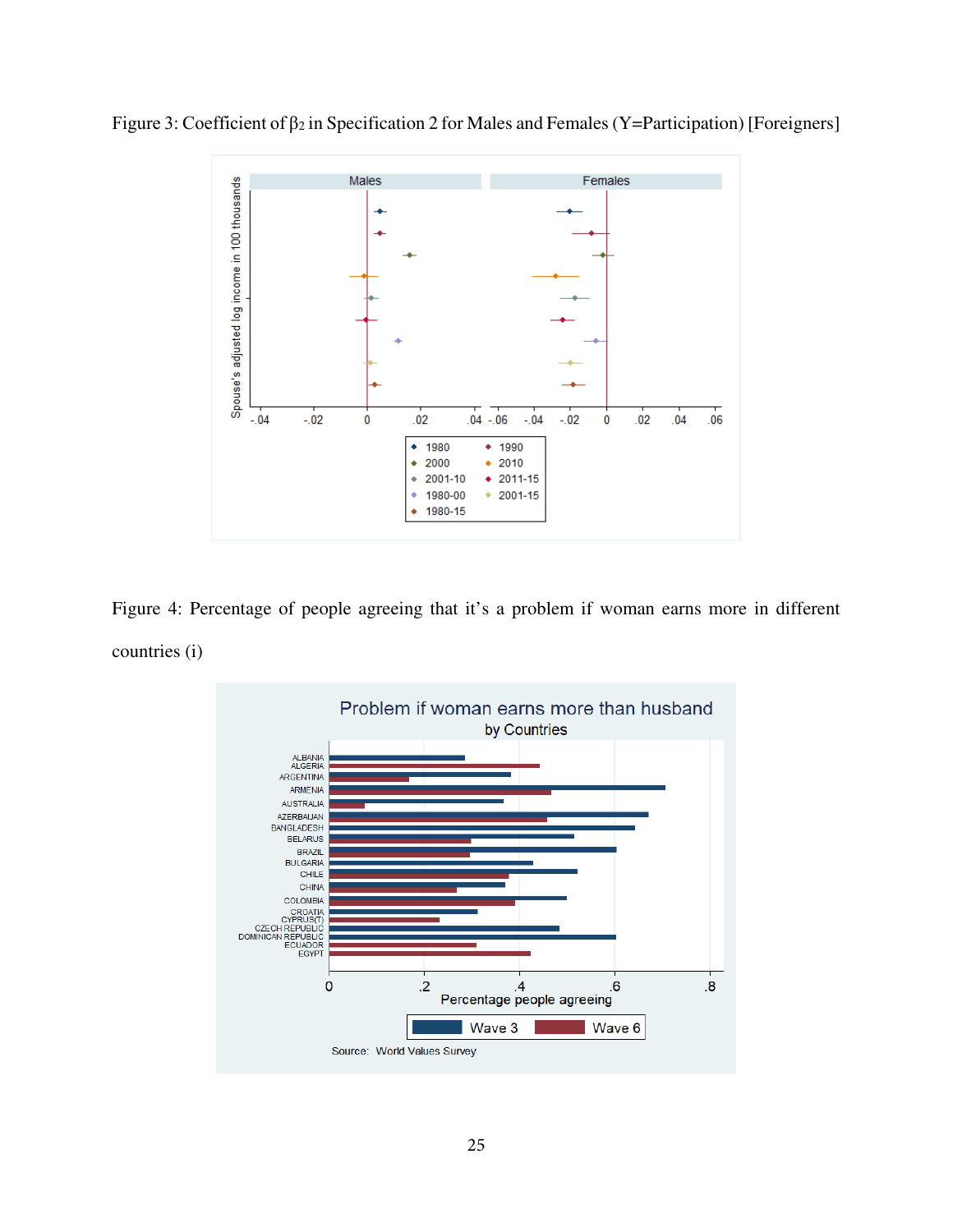Figure 5: Percentage of people agreeing that it's a problem if woman earns more in different countries (ii)



Figure 6: Percentage of people agreeing that it's a problem if woman earns more in different countries (iii)

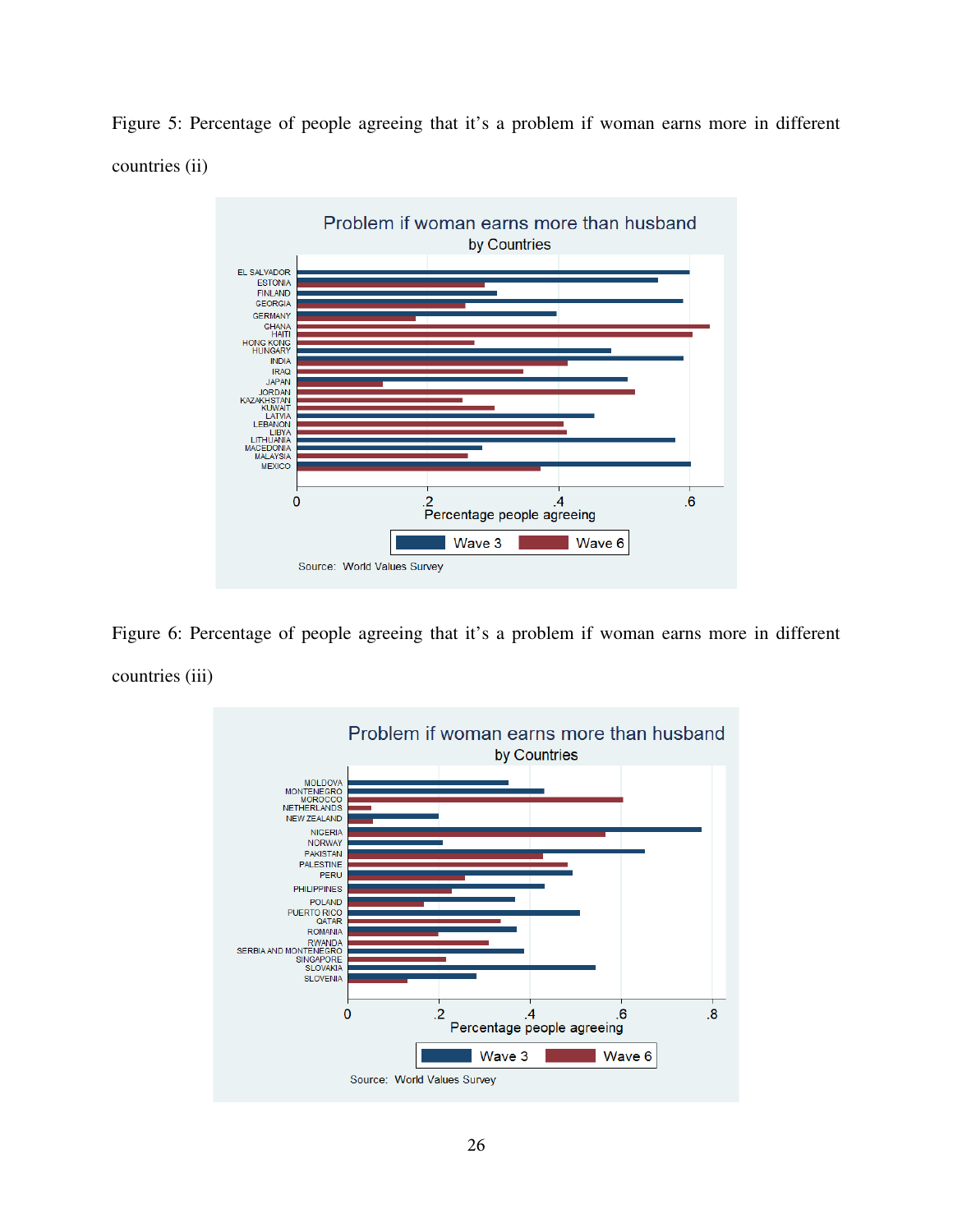Figure 7: Percentage of people agreeing that it's a problem if woman earns more in different countries (iv)

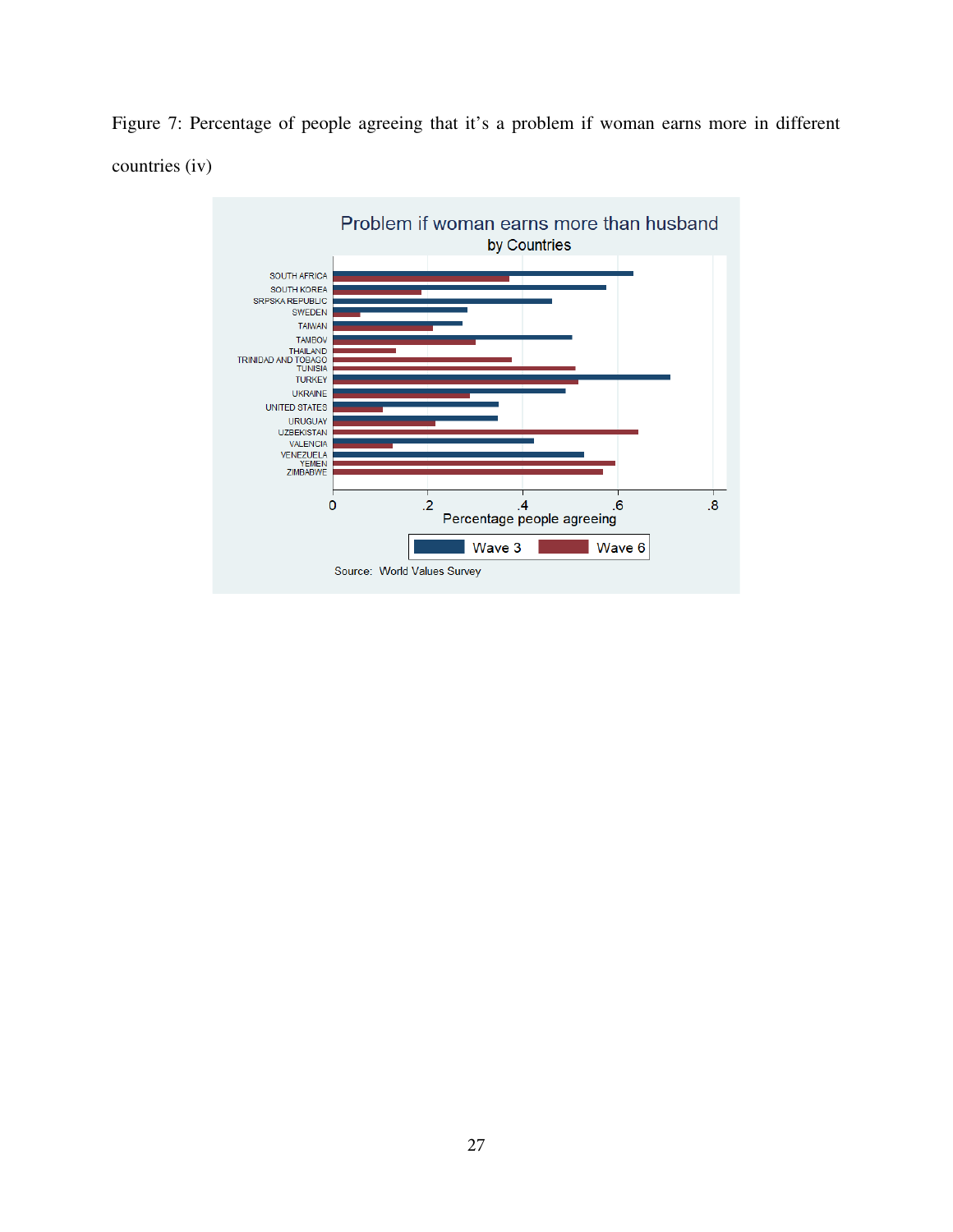| <b>Table 1: Descriptive Statistics</b>       |         |             |            |          |             |              |  |  |  |  |
|----------------------------------------------|---------|-------------|------------|----------|-------------|--------------|--|--|--|--|
|                                              |         | Males       |            |          |             |              |  |  |  |  |
| Variables                                    |         | Foreigners  |            |          | Citizens    |              |  |  |  |  |
|                                              | N       | Mean        | <b>SD</b>  | N        | Mean        | <b>SD</b>    |  |  |  |  |
| Participation in Labor Market                | 1645462 | .8842635    | (.3199088) | 10981085 | .8839117    | (.3203308)   |  |  |  |  |
| Hours Worked per week                        | 1645462 | 39.62349    | (16.12156) | 10981085 | 40.47847    | (16.6885)    |  |  |  |  |
| Log Adjusted Non-Self Income<br>in thousands | 1243261 | 2.645624181 | (1.381467) | 9518114  | 2.738629181 | (1.360113)   |  |  |  |  |
| Log Spouse's Adjusted Income<br>in thousands | 1053844 | 2.768896181 | (1.146596) | 7949000  | 2.769494181 | (1.147227)   |  |  |  |  |
| Log Adjusted Non Wage Income<br>in thousands | 436858  | 0.840157181 | (2.037508) | 4452339  | 0.877184181 | (2.155377)   |  |  |  |  |
| Age                                          | 1645462 | 43.73173    | (10.73678) | 10981085 | 44.91472    | (11.54649)   |  |  |  |  |
|                                              |         |             |            | Females  |             |              |  |  |  |  |
| Variables                                    |         | Foreigners  |            |          | Citizens    |              |  |  |  |  |
|                                              | N       | Mean        | <b>SD</b>  | N        | Mean        | <b>SD</b>    |  |  |  |  |
| Participation in Labor Market                | 1718020 | .6019365    | (.4894988) | 10908527 | 0.6799247   | $-0.4665052$ |  |  |  |  |
| Hours Worked per week                        | 1718020 | 23.45912    | (20.10947) | 10908527 | 26.40828    | $-18.98957$  |  |  |  |  |
| Log Adjusted Non-Self Income<br>in thousands | 1668453 | 3.438808181 | (.9765534) | 10908527 | 3.614460981 | $-0.8831308$ |  |  |  |  |
| Log Spouse's Adjusted Income<br>in thousands | 1565268 | 3.431384181 | (.9663147) | 9863469  | 3.579626181 | $-0.9165922$ |  |  |  |  |
| Log Adjusted Non Wage Income<br>in thousands | 267421  | 0.529759181 | (1.964345) | 2527193  | 0.522455181 | $-2.051575$  |  |  |  |  |
| Age                                          | 1718020 | 41.31838    | (10.55292) | 10908527 | 42.70457    | $-11.43377$  |  |  |  |  |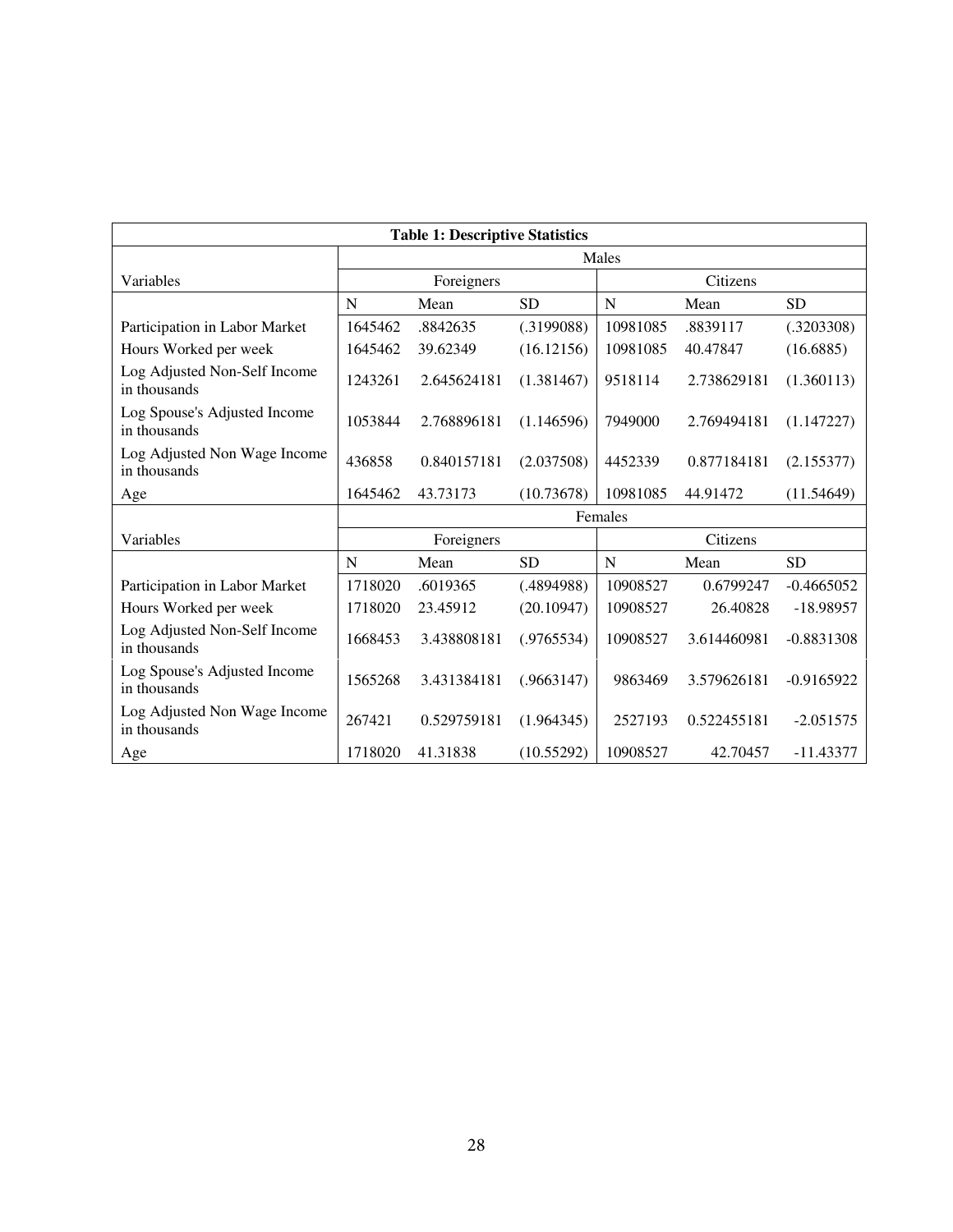|                     | Participation in Labor Mkt. |              |              |              |              |              |  |  |
|---------------------|-----------------------------|--------------|--------------|--------------|--------------|--------------|--|--|
|                     | $\left(1\right)$            | (2)          | (3)          | (4)          | (5)          | (6)          |  |  |
|                     | 1990                        | 2000         | 2001-05      | 2006-10      | 1980-00      | 2001-15      |  |  |
| Log Spouse Income   | $-0.0125**$                 | $-0.0067**$  | $-0.0148***$ | $-0.0280***$ | $-0.0101***$ | $-0.0231***$ |  |  |
|                     | (0.00)                      | (0.00)       | (0.01)       | (0.00)       | (0.00)       | (0.00)       |  |  |
| Log Non-Wage Income | $-0.0481***$                | $-0.0491***$ | $-0.0512***$ | $-0.0426***$ | $-0.0484***$ | $-0.0435***$ |  |  |
|                     | (0.00)                      | (0.00)       | (0.00)       | (0.00)       | (0.00)       | (0.00)       |  |  |
| <b>Controls</b>     | Yes                         | Yes          | Yes          | <b>Yes</b>   | Yes          | Yes          |  |  |
| <b>State FE</b>     | Yes                         | Yes          | Yes          | Yes          | Yes          | Yes          |  |  |
| Year FE             | No                          | No           | Yes          | Yes          | Yes          | Yes          |  |  |
| <b>Observations</b> | 30072                       | 46339        | 24362        | 50321        | 102363       | 120918       |  |  |

Table 2: OLS Estimates for Participation on Spouse's Income for Foreigners for Females

SE's clustered at State level

\*  $p < 0.1$ , \*\*  $p < 0.05$ , \*\*\*  $p < 0.01$ 

| Table 3: OLS Estimates for Participation on Spouse's Income for Foreigners for Males |  |  |
|--------------------------------------------------------------------------------------|--|--|
|                                                                                      |  |  |

|                     | Participation in Labor Mkt.            |                |              |              |              |              |  |  |
|---------------------|----------------------------------------|----------------|--------------|--------------|--------------|--------------|--|--|
|                     | (1)<br>(2)<br>(3)<br>(4)<br>(6)<br>(5) |                |              |              |              |              |  |  |
|                     | 1990                                   | 2000           | $2001 - 05$  | 2006-10      | 1980-00      | 2001-15      |  |  |
| Log Spouse Income   | $0.0042***$                            | $0.0146***$    | 0.0022       | $-0.0012$    | $0.0109***$  | 0.0000       |  |  |
|                     | (0.00)                                 | (0.00)         | (0.00)       | (0.00)       | (0.00)       | (0.00)       |  |  |
| Log Non-Wage Income | $-0.0288***$                           | $-0.0345***$   | $-0.0444***$ | $-0.0417***$ | $-0.0332***$ | $-0.0413***$ |  |  |
|                     | (0.00)                                 | (0.00)         | (0.00)       | (0.00)       | (0.00)       | (0.00)       |  |  |
| Controls            | Yes                                    | Yes            | Yes          | Yes          | Yes          | Yes          |  |  |
| State FE            | Yes                                    | Yes            | <b>Yes</b>   | Yes          | Yes          | <b>Yes</b>   |  |  |
| Year FE             | No                                     | N <sub>0</sub> | <b>Yes</b>   | Yes          | Yes          | <b>Yes</b>   |  |  |
| <b>Observations</b> | 44295                                  | 57751          | 27794        | 59220        | 137286       | 139659       |  |  |

Standard errors in parentheses

SE's clustered at State level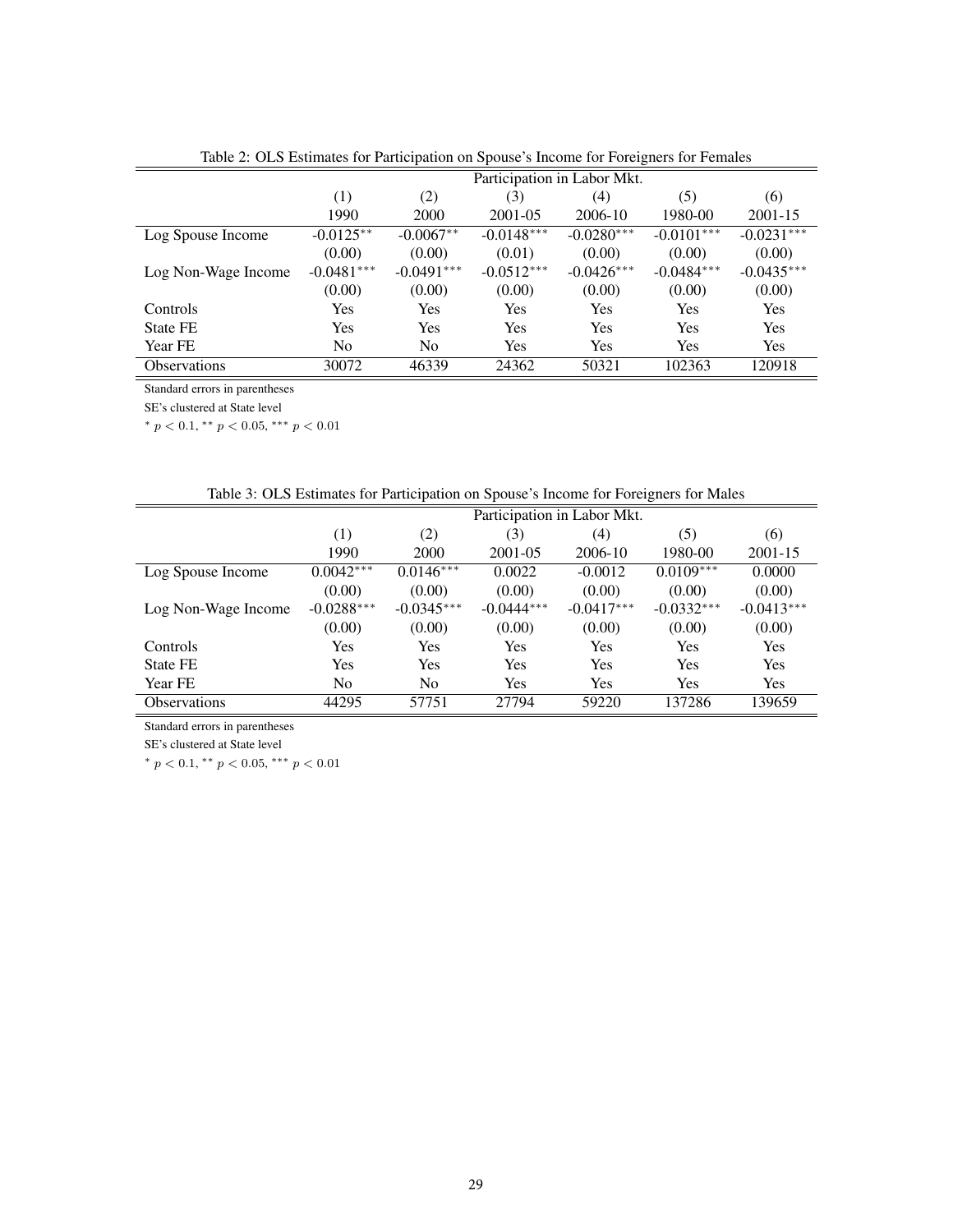|                     | Log Spouse Income                      |             |             |             |             |             |  |  |  |
|---------------------|----------------------------------------|-------------|-------------|-------------|-------------|-------------|--|--|--|
|                     | (1)<br>(3)<br>(6)<br>(2)<br>(4)<br>(5) |             |             |             |             |             |  |  |  |
|                     | 1990                                   | 2000        | 2001-05     | 2006-10     | 1980-00     | 2001-15     |  |  |  |
| School Years Spouse | $0.0699***$                            | $0.0752***$ | $0.0868***$ | $0.0945***$ | $0.0680***$ | $0.0906***$ |  |  |  |
|                     | (0.00)                                 | (0.00)      | (0.00)      | (0.00)      | (0.00)      | (0.00)      |  |  |  |
| Controls            | Yes                                    | Yes         | Yes         | Yes         | Yes         | Yes         |  |  |  |
| <b>State FE</b>     | Yes                                    | Yes         | Yes         | Yes         | Yes         | Yes         |  |  |  |
| Year FE             | No                                     | No          | Yes         | Yes         | Yes         | Yes         |  |  |  |
| N                   | 44295                                  | 57751       | 27794       | 59220       | 137286      | 139659      |  |  |  |

Table 4: First Stage Estimates using the Instrument Years of Schooling for Foreigners for Males

\*  $p < 0.1$ , \*\*  $p < 0.05$ , \*\*\*  $p < 0.01$ 

| Table 5: First Stage Estimates using the Instrument Years of Schooling for Foreigners for Females |                                                                                  |
|---------------------------------------------------------------------------------------------------|----------------------------------------------------------------------------------|
|                                                                                                   | $\mathbf{r}$ and $\mathbf{r}$ and $\mathbf{r}$ and $\mathbf{r}$ and $\mathbf{r}$ |

|                     | Log Spouse Income |                          |             |             |             |             |  |  |  |
|---------------------|-------------------|--------------------------|-------------|-------------|-------------|-------------|--|--|--|
|                     | (1)               | (3)<br>(2)<br>(5)<br>(4) |             |             |             |             |  |  |  |
|                     | 1990              | 2000                     | 2001-05     | 2006-10     | 1980-00     | 2001-15     |  |  |  |
| School Years Spouse | $0.0632***$       | $0.0602***$              | $0.0736***$ | $0.0788***$ | $0.0616***$ | $0.0774***$ |  |  |  |
|                     | (0.00)            | (0.00)                   | (0.00)      | (0.00)      | (0.00)      | (0.00)      |  |  |  |
| Controls            | Yes               | Yes                      | Yes         | Yes         | Yes         | Yes         |  |  |  |
| <b>State FE</b>     | Yes               | Yes                      | Yes         | Yes         | Yes         | Yes         |  |  |  |
| Year FE             | No                | No                       | Yes         | Yes         | Yes         | Yes         |  |  |  |
| N                   | 30072             | 46339                    | 24362       | 50321       | 102363      | 120918      |  |  |  |

Standard errors in parentheses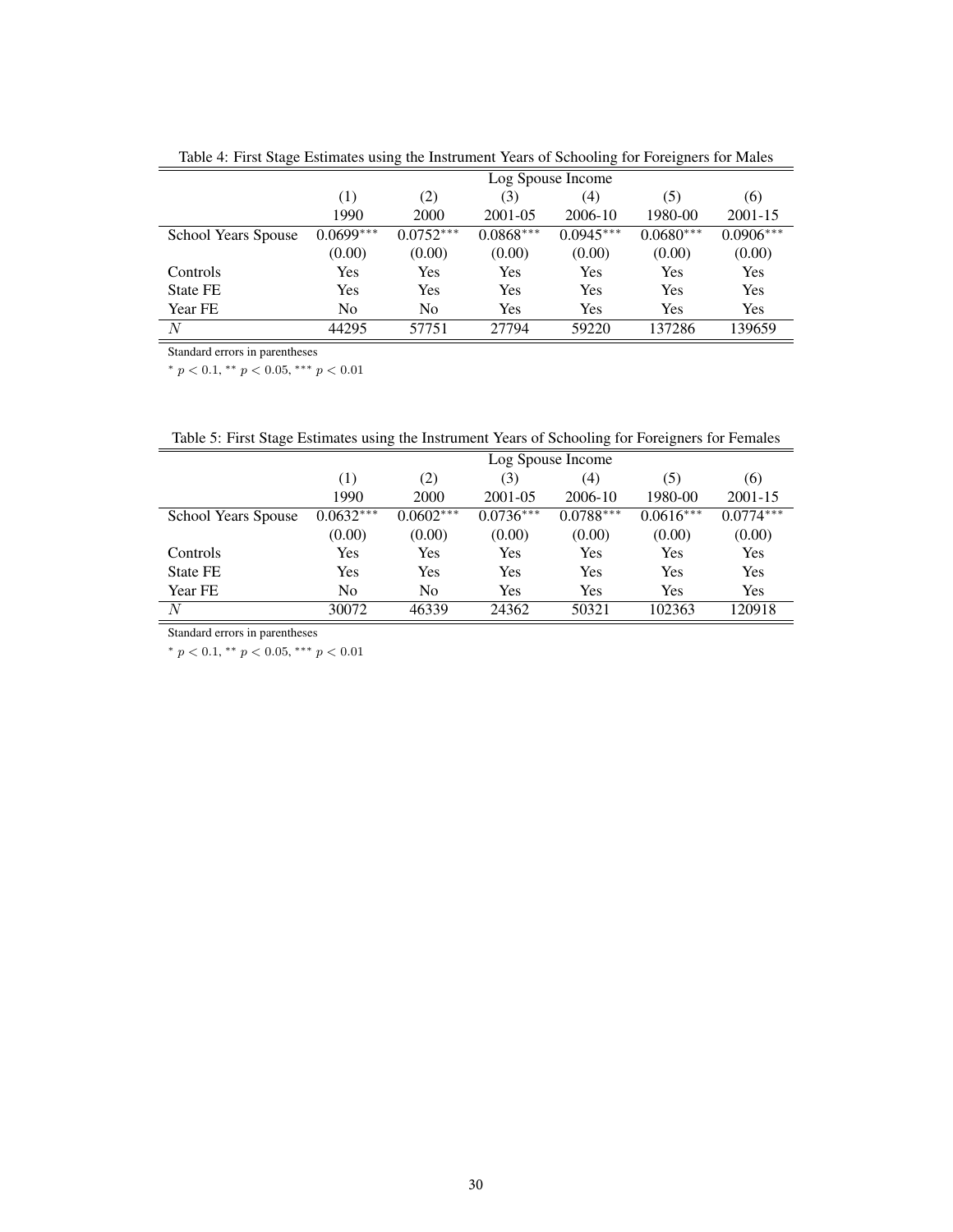|                     | Participation in Labor Mkt. |                |              |              |              |              |  |  |  |
|---------------------|-----------------------------|----------------|--------------|--------------|--------------|--------------|--|--|--|
|                     | $\left(1\right)$            | (6)            |              |              |              |              |  |  |  |
|                     | 1990                        | 2000           | 2001-05      | 2006-10      | 1980-00      | 2001-15      |  |  |  |
| Log Spouse Income   | $0.0347***$                 | $0.0828***$    | $0.0364***$  | 0.0158       | $0.0682***$  | $0.0225***$  |  |  |  |
|                     | (0.01)                      | (0.01)         | (0.01)       | (0.01)       | (0.01)       | (0.01)       |  |  |  |
| Log Non-Wage Income | $-0.0291***$                | $-0.0347***$   | $-0.0444***$ | $-0.0418***$ | $-0.0334***$ | $-0.0414***$ |  |  |  |
|                     | (0.00)                      | (0.00)         | (0.00)       | (0.00)       | (0.00)       | (0.00)       |  |  |  |
| Controls            | Yes                         | Yes            | <b>Yes</b>   | Yes          | Yes          | Yes          |  |  |  |
| <b>State FE</b>     | Yes                         | Yes            | Yes          | Yes          | Yes          | Yes          |  |  |  |
| Year FE             | No                          | N <sub>0</sub> | Yes          | Yes          | Yes          | Yes          |  |  |  |
| <b>Observations</b> | 44295                       | 57751          | 27794        | 59220        | 137286       | 139659       |  |  |  |

Table 6: 2SLS Estimates for Participation on Spouse's Income for Foreigners for Males

SE's clustered at Birthplace level

\*  $p < 0.1$ , \*\*  $p < 0.05$ , \*\*\*  $p < 0.01$ 

|                     | Participation in Labor Mkt.                         |              |              |              |              |              |  |  |  |
|---------------------|-----------------------------------------------------|--------------|--------------|--------------|--------------|--------------|--|--|--|
|                     | $\left(1\right)$<br>(2)<br>(3)<br>(6)<br>(5)<br>(4) |              |              |              |              |              |  |  |  |
|                     | 1990                                                | 2000         | 2001-05      | 2006-10      | 1980-00      | 2001-15      |  |  |  |
| Log Spouse Income   | $-0.0527***$                                        | 0.0133       | 0.0077       | $-0.0556***$ | $-0.0284*$   | $-0.0293***$ |  |  |  |
|                     | (0.02)                                              | (0.02)       | (0.02)       | (0.01)       | (0.02)       | (0.01)       |  |  |  |
| Log Non-Wage Income | $-0.0478***$                                        | $-0.0493***$ | $-0.0510***$ | $-0.0427***$ | $-0.0483***$ | $-0.0436***$ |  |  |  |
|                     | (0.00)                                              | (0.00)       | (0.00)       | (0.00)       | (0.00)       | (0.00)       |  |  |  |
| Controls            | Yes                                                 | Yes          | Yes          | Yes          | Yes          | Yes          |  |  |  |
| State FE            | Yes                                                 | Yes          | Yes          | Yes          | Yes          | Yes          |  |  |  |
| Year FE             | No                                                  | No           | Yes          | Yes          | Yes          | Yes          |  |  |  |
| <b>Observations</b> | 30072                                               | 46339        | 24362        | 50321        | 102363       | 120918       |  |  |  |

Table 7: 2SLS Estimates for Participation on Spouse's Income for Foreigners for Females

Standard errors in parentheses

SE's clustered at Birthplace level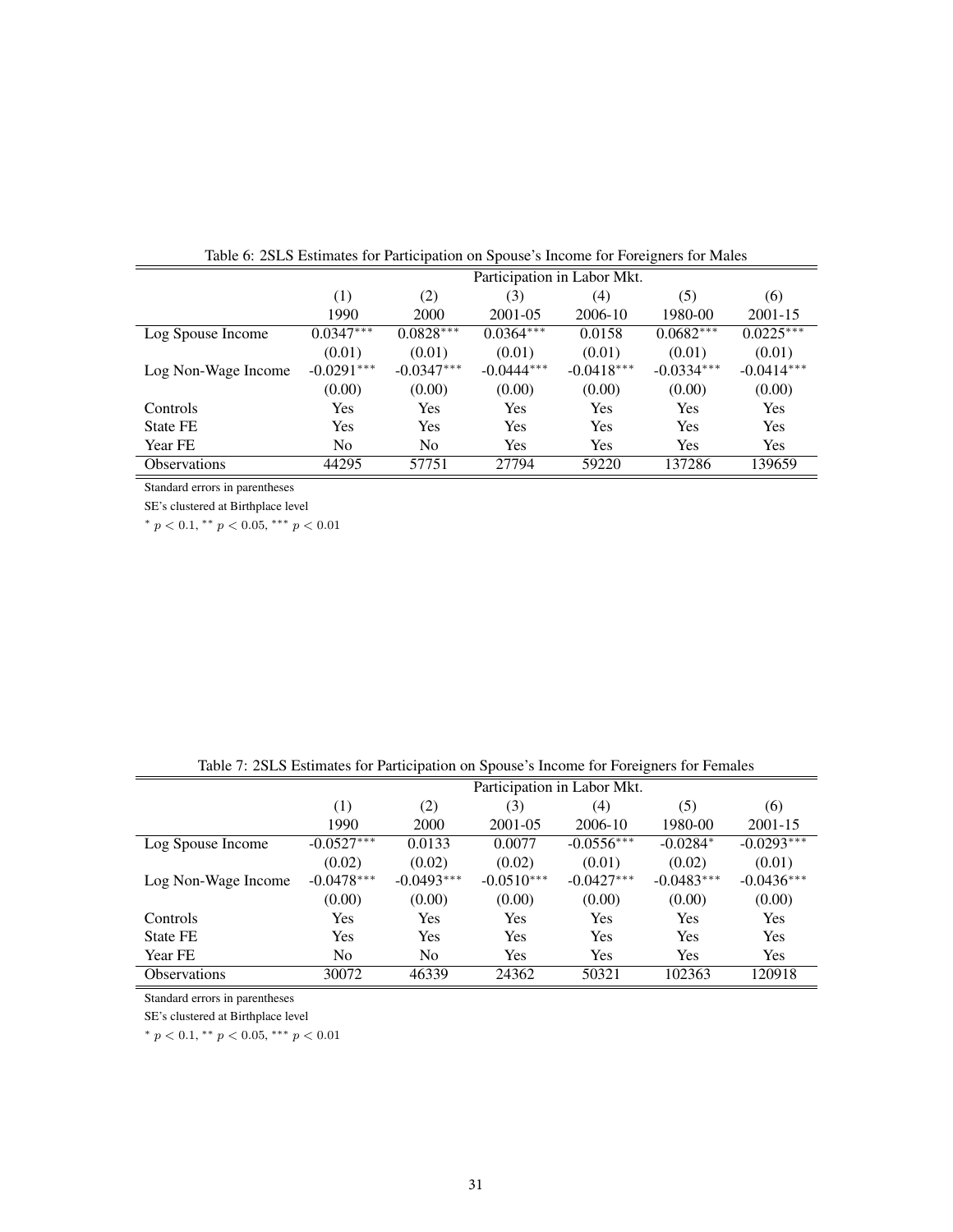|                                                   | Participation in Labor Mkt. |                |              |              |              |              |  |  |
|---------------------------------------------------|-----------------------------|----------------|--------------|--------------|--------------|--------------|--|--|
|                                                   | (1)                         | (2)            | (3)          | (4)          | (5)          | (6)          |  |  |
|                                                   | 1990                        | <b>2000</b>    | 2001-05      | 2006-10      | 1980-00      | $2001 - 15$  |  |  |
| Log Spouse Income                                 | $-0.0001$                   | $-0.0928**$    | $-0.0171$    | $-0.0270*$   | $-0.0551**$  | $-0.0212*$   |  |  |
|                                                   | (0.02)                      | (0.04)         | (0.02)       | (0.02)       | (0.02)       | (0.01)       |  |  |
| Log Non-Wage Income                               | $-0.0258***$                | $-0.0344***$   | $-0.0415***$ | $-0.0392***$ | $-0.0319***$ | $-0.0387***$ |  |  |
|                                                   | (0.00)                      | (0.01)         | (0.01)       | (0.00)       | (0.00)       | (0.01)       |  |  |
| Wife Earns More (Avg.)                            | $-0.0306$                   | 0.0140         | 0.0084       | 0.0153       | $-0.0014$    | 0.0127       |  |  |
|                                                   | (0.03)                      | (0.04)         | (0.02)       | (0.02)       | (0.03)       | (0.02)       |  |  |
| Log Spouse Income $\times$ Wife Earns More (Avg.) | 0.0007                      | $0.0416***$    | 0.0075       | 0.0099       | $0.0257***$  | $0.0081*$    |  |  |
|                                                   | (0.01)                      | (0.01)         | (0.01)       | (0.01)       | (0.01)       | (0.00)       |  |  |
| <b>Controls</b>                                   | Yes                         | Yes            | Yes          | Yes          | Yes          | <b>Yes</b>   |  |  |
| <b>State FE</b>                                   | Yes                         | <b>Yes</b>     | Yes          | Yes          | Yes          | Yes          |  |  |
| Year FE                                           | No.                         | N <sub>0</sub> | <b>Yes</b>   | <b>Yes</b>   | <b>Yes</b>   | Yes          |  |  |
| <b>Observations</b>                               | 23328                       | 34165          | 16217        | 35326        | 74231        | 83144        |  |  |

Table 8: OLS Estimates for Participation on Spouse's Income for Foreigners for Males - Culture Average [Matched by Birthplace and Wave (Pre and Post 2000)]

SE's clustered at Birth Country level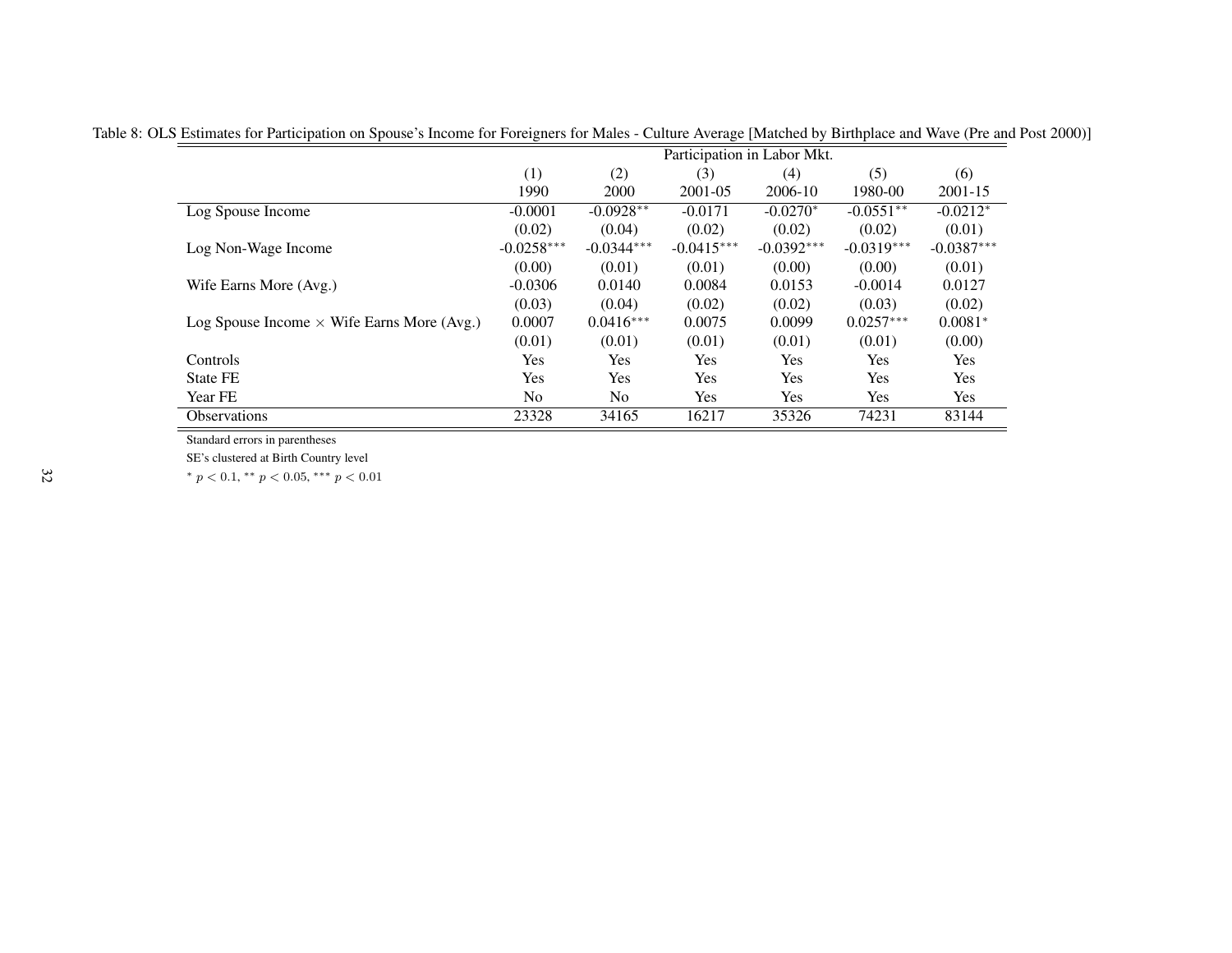|                                                            | Participation in Labor Mkt. |                |              |              |              |              |  |
|------------------------------------------------------------|-----------------------------|----------------|--------------|--------------|--------------|--------------|--|
|                                                            | (1)                         | (2)            | (3)          | (4)          | (5)          | (6)          |  |
|                                                            | 1990                        | 2000           | 2001-05      | 2006-10      | 1980-00      | $2001 - 15$  |  |
| Log Spouse Income                                          | 0.0058                      | $-0.0255**$    | $-0.0084$    | $-0.0112$    | $-0.0111$    | $-0.0098*$   |  |
|                                                            | (0.01)                      | (0.01)         | (0.01)       | (0.01)       | (0.01)       | (0.01)       |  |
| Log Non-Wage Income                                        | $-0.0258***$                | $-0.0343***$   | $-0.0415***$ | $-0.0391***$ | $-0.0319***$ | $-0.0387***$ |  |
|                                                            | (0.00)                      | (0.01)         | (0.01)       | (0.00)       | (0.00)       | (0.01)       |  |
| Wife Earns More (Percent Agree)                            | $-0.0756$                   | $-0.0077$      | 0.0392       | 0.0112       | $-0.0397$    | 0.0281       |  |
|                                                            | (0.06)                      | (0.07)         | (0.08)       | (0.07)       | (0.07)       | (0.06)       |  |
| Log Spouse Income $\times$ Wife Earns More (Percent Agree) | $-0.0086$                   | $0.0755***$    | 0.0278       | 0.0221       | $0.0413**$   | 0.0229       |  |
|                                                            | (0.02)                      | (0.02)         | (0.03)       | (0.02)       | (0.02)       | (0.02)       |  |
| Controls                                                   | Yes                         | <b>Yes</b>     | Yes          | Yes          | Yes          | Yes          |  |
| State FE                                                   | Yes                         | <b>Yes</b>     | Yes          | Yes          | Yes          | Yes          |  |
| Year FE                                                    | N <sub>0</sub>              | N <sub>o</sub> | <b>Yes</b>   | Yes          | Yes          | Yes          |  |
| <b>Observations</b>                                        | 23328                       | 34165          | 16217        | 35326        | 74231        | 83144        |  |

Table 9: OLS Estimates for Participation on Spouse's Income for Foreigners for Males - Culture Percent [Matched by Birthplace and Wave (Pre and Post 2000)]

SE's clustered at Birth Country level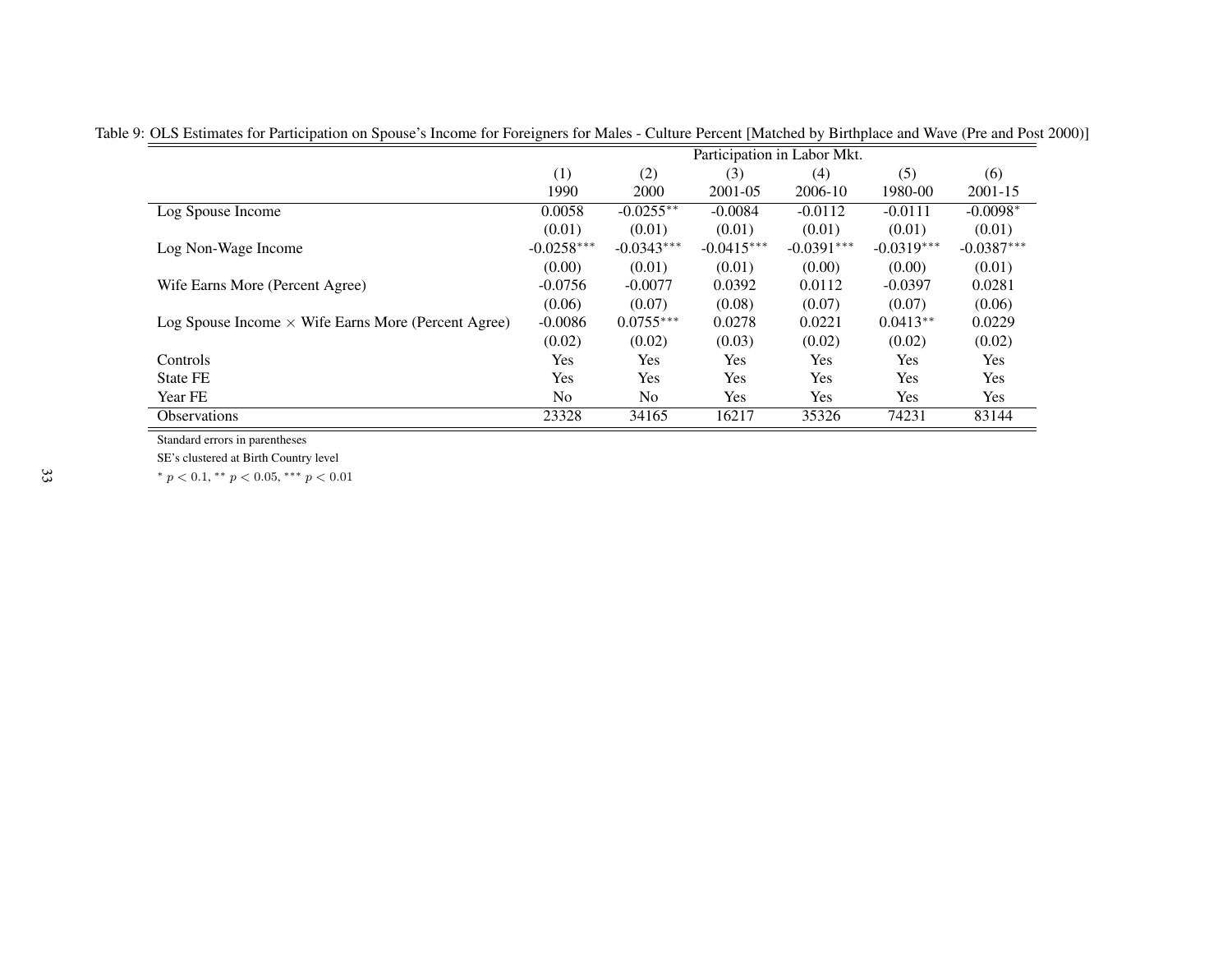|                                                   | Participation in Labor Mkt. |                |              |              |              |              |  |
|---------------------------------------------------|-----------------------------|----------------|--------------|--------------|--------------|--------------|--|
|                                                   | (1)                         | (2)            | (3)          | (4)          | (5)          | (6)          |  |
|                                                   | 1990                        | 2000           | 2001-05      | 2006-10      | 1980-00      | 2001-15      |  |
| Log Spouse Income                                 | 0.0351                      | $-0.1120***$   | $-0.0065$    | $-0.0154$    | 0.0262       | $-0.0013$    |  |
|                                                   | (0.03)                      | (0.03)         | (0.04)       | (0.02)       | (0.03)       | (0.01)       |  |
| Log Non-Wage Income                               | $-0.0234***$                | $-0.0307***$   | $-0.0425***$ | $-0.0387***$ | $-0.0288***$ | $-0.0387***$ |  |
|                                                   | (0.00)                      | (0.01)         | (0.01)       | (0.01)       | (0.00)       | (0.01)       |  |
| Wife Earns More (Avg.)                            | $-0.0382$                   | $-0.0032$      | $-0.0089$    | 0.0066       | $-0.0640$    | $-0.0006$    |  |
|                                                   | (0.04)                      | (0.04)         | (0.04)       | (0.03)       | (0.05)       | (0.02)       |  |
| Log Spouse Income $\times$ Wife Earns More (Avg.) | $-0.0129$                   | $0.0494***$    | 0.0029       | 0.0044       | $-0.0069$    | $-0.0006$    |  |
|                                                   | (0.01)                      | (0.01)         | (0.01)       | (0.01)       | (0.01)       | (0.01)       |  |
| Controls                                          | <b>Yes</b>                  | Yes            | <b>Yes</b>   | Yes.         | Yes.         | <b>Yes</b>   |  |
| State FE                                          | <b>Yes</b>                  | Yes            | <b>Yes</b>   | <b>Yes</b>   | Yes          | <b>Yes</b>   |  |
| Year FE                                           | No.                         | N <sub>0</sub> | Yes          | Yes.         | Yes          | Yes          |  |
| <b>Observations</b>                               | 20425                       | 29566          | 14376        | 31428        | 64140        | 73690        |  |

Table 10: OLS Estimates for Participation on Spouse's Income for Foreigners for Males - Imputed Culture Average

SE's clustered at Birth Country level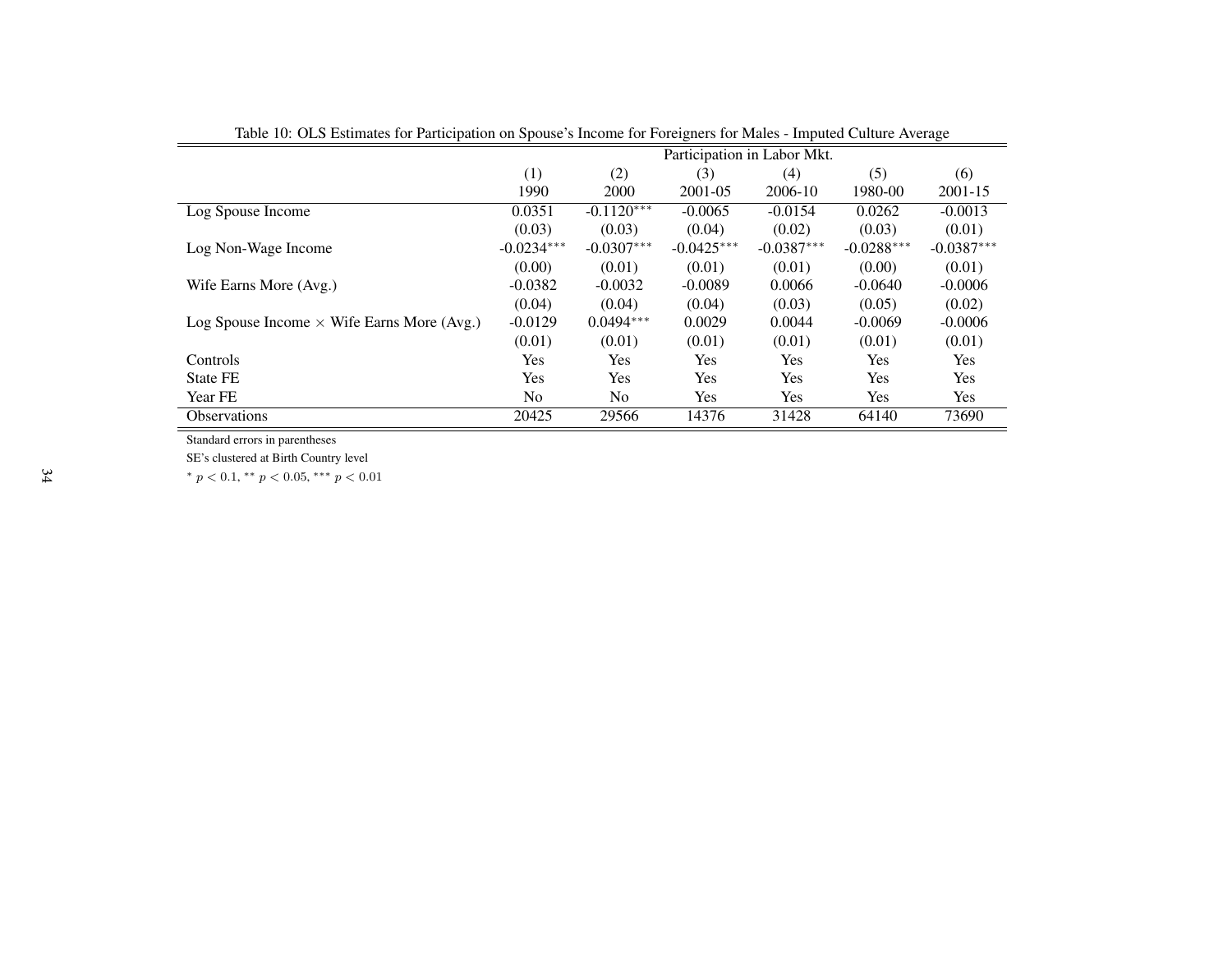|                                                            | Participation in Labor Mkt. |                |              |              |              |              |
|------------------------------------------------------------|-----------------------------|----------------|--------------|--------------|--------------|--------------|
|                                                            | (1)                         | (2)            | (3)          | (4)          | (5)          | (6)          |
|                                                            | 1990                        | 2000           | 2001-05      | 2006-10      | 1980-00      | 2001-15      |
| Log Spouse Income                                          | 0.0123                      | $-0.0281***$   | 0.0066       | $-0.0021$    | $0.0222*$    | 0.0037       |
|                                                            | (0.01)                      | (0.01)         | (0.01)       | (0.01)       | (0.01)       | (0.00)       |
| Log Non-Wage Income                                        | $-0.0234***$                | $-0.0306***$   | $-0.0424***$ | $-0.0386***$ | $-0.0289***$ | $-0.0386***$ |
|                                                            | (0.00)                      | (0.01)         | (0.01)       | (0.01)       | (0.00)       | (0.01)       |
| Wife Earns More (Percent Agree)                            | $-0.0574$                   | $-0.0886$      | $-0.0959$    | $-0.0712$    | $-0.1520**$  | $-0.0888$    |
|                                                            | (0.06)                      | (0.08)         | (0.08)       | (0.07)       | (0.07)       | (0.06)       |
| Log Spouse Income $\times$ Wife Earns More (Percent Agree) | $-0.0197$                   | $0.0843***$    | $-0.0144$    | $-0.0082$    | $-0.0266$    | $-0.0182$    |
|                                                            | (0.01)                      | (0.02)         | (0.03)       | (0.02)       | (0.02)       | (0.02)       |
| Controls                                                   | <b>Yes</b>                  | <b>Yes</b>     | <b>Yes</b>   | Yes          | Yes          | <b>Yes</b>   |
| <b>State FE</b>                                            | <b>Yes</b>                  | Yes            | Yes          | <b>Yes</b>   | Yes          | <b>Yes</b>   |
| Year FE                                                    | No.                         | N <sub>0</sub> | <b>Yes</b>   | Yes          | Yes          | Yes          |
| <i><b>Observations</b></i>                                 | 20425                       | 29566          | 14376        | 31428        | 64140        | 73690        |

Table 11: OLS Estimates for Participation on Spouse's Income for Foreigners for Males - Imputed Culture Percent

SE's clustered at Birth Country level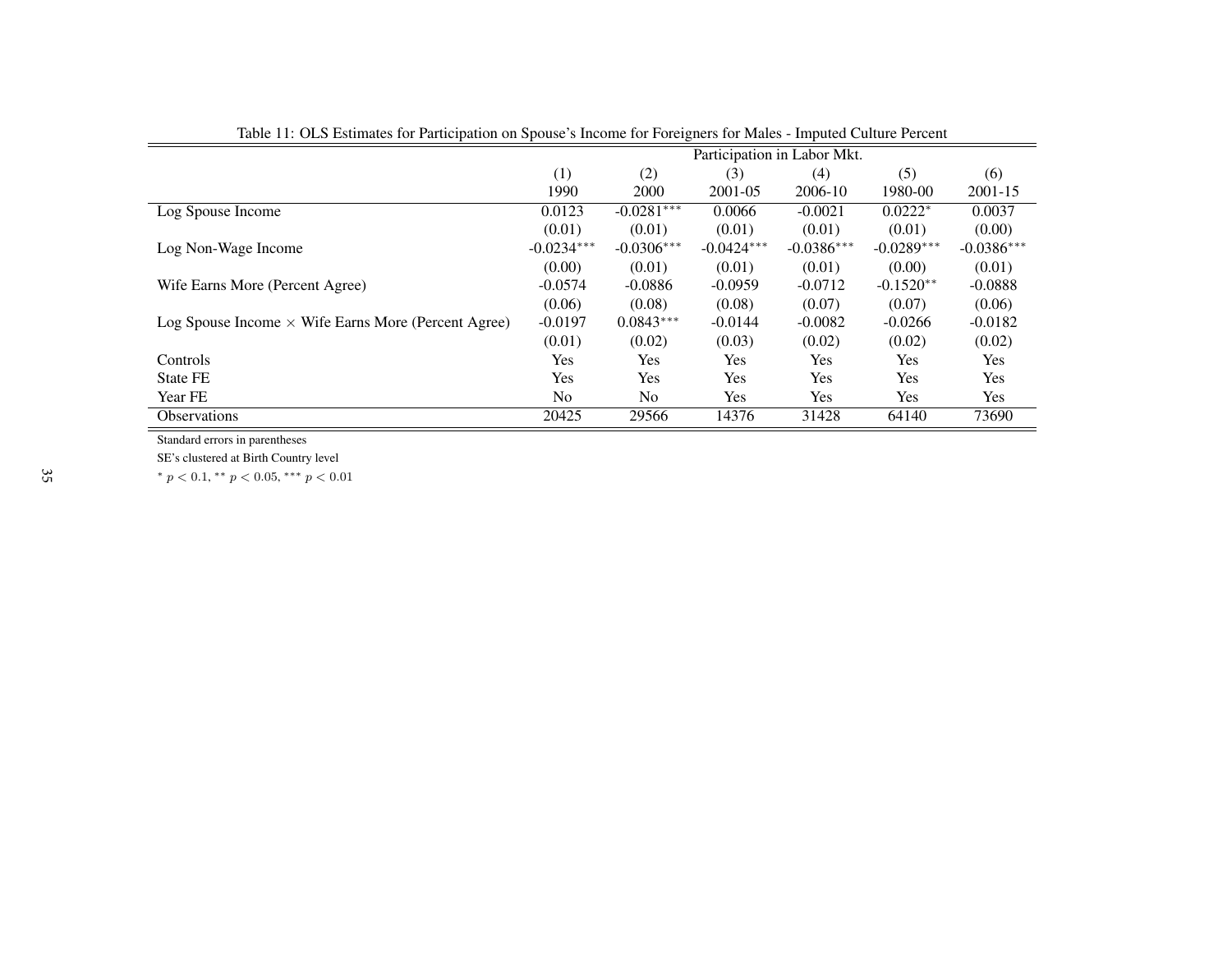|                                            | Participation in Labor Mkt. |              |              |              |              |              |  |  |
|--------------------------------------------|-----------------------------|--------------|--------------|--------------|--------------|--------------|--|--|
|                                            | (1)                         | (2)          | (3)          | (4)          | (5)          | (6)          |  |  |
|                                            | 1990                        | 2000         | 2001-05      | 2006-10      | 1980-00      | 2001-15      |  |  |
| Log Spouse Income                          | $-0.2287*$                  | $-0.5168***$ | $-0.0302$    | $-0.0867$    | $-0.4937***$ | $-0.0421$    |  |  |
|                                            | (0.13)                      | (0.19)       | (0.07)       | (0.05)       | (0.13)       | (0.05)       |  |  |
| Log Spouse Income x Wife Earns More (Avg.) | $0.1016*$                   | $0.2318***$  | 0.0237       | $0.0428*$    | $0.2204***$  | 0.0241       |  |  |
|                                            | (0.05)                      | (0.07)       | (0.03)       | (0.02)       | (0.05)       | (0.02)       |  |  |
| Log Non-Wage Income                        | $-0.0258***$                | $-0.0348***$ | $-0.0415***$ | $-0.0393***$ | $-0.0322***$ | $-0.0388***$ |  |  |
|                                            | (0.00)                      | (0.01)       | (0.01)       | (0.00)       | (0.00)       | (0.01)       |  |  |
| Wife Earns More (Avg.)                     | $0.1640*$                   | $0.3477***$  | 0.0375       | $0.0669**$   | $0.3662***$  | $0.0392*$    |  |  |
|                                            | (0.10)                      | (0.10)       | (0.04)       | (0.03)       | (0.08)       | (0.02)       |  |  |
| Controls                                   | Yes                         | Yes          | <b>Yes</b>   | Yes          | Yes          | Yes          |  |  |
| <b>State FE</b>                            | <b>Yes</b>                  | Yes          | <b>Yes</b>   | <b>Yes</b>   | Yes          | Yes          |  |  |
| Year FE                                    | N <sub>0</sub>              | No.          | <b>Yes</b>   | <b>Yes</b>   | Yes          | Yes          |  |  |
| <b>Observations</b>                        | 23328                       | 34165        | 16217        | 35326        | 74231        | 83144        |  |  |

Table 12: 2SLS Estimates for Participation on Spouse's Income for Foreigners for Males - Culture Average [Matched by Birthplace and Wave (Pre and Post 2000)]

SE's clustered at Birth Country level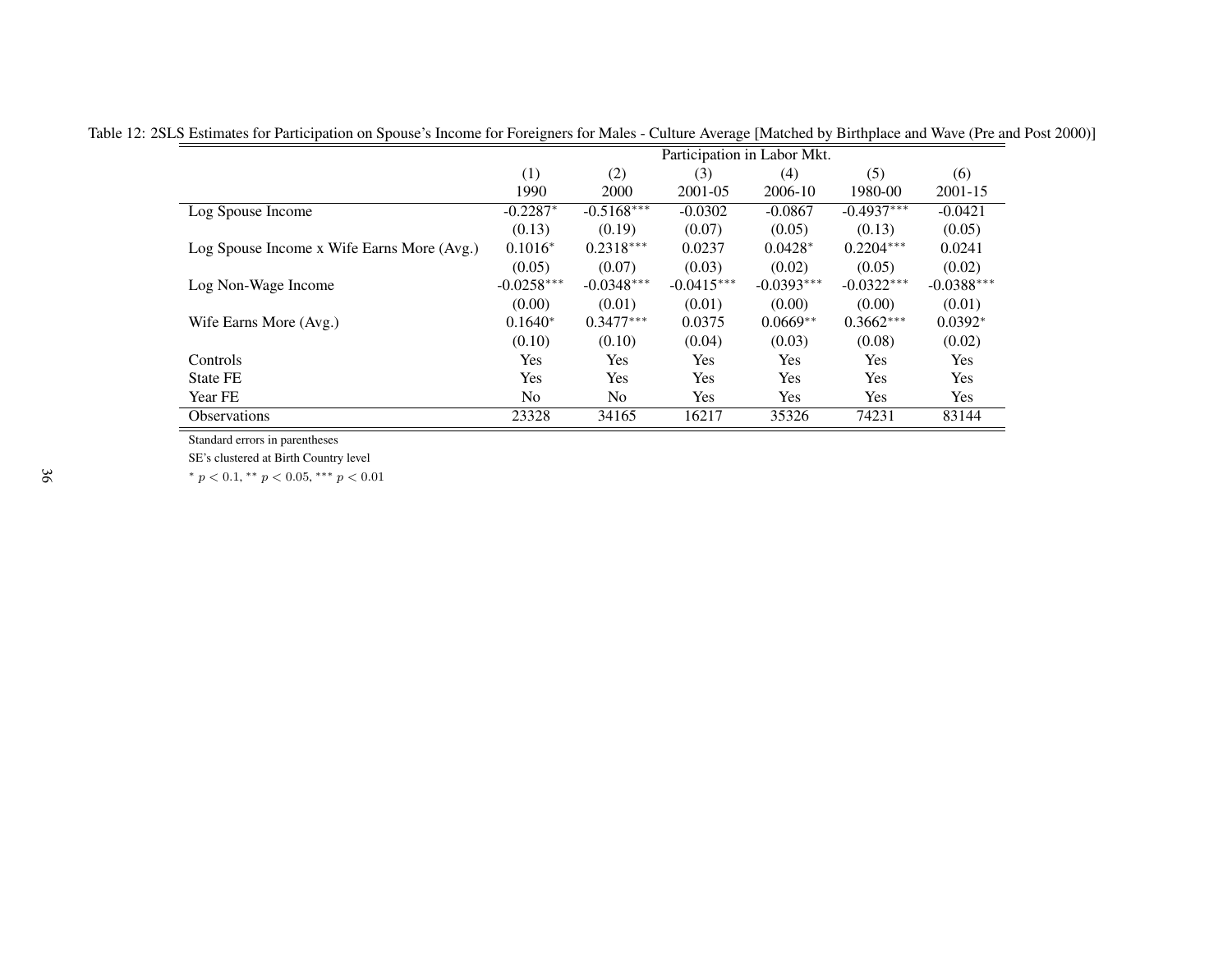|                                                     | Participation in Labor Mkt. |              |              |              |              |              |
|-----------------------------------------------------|-----------------------------|--------------|--------------|--------------|--------------|--------------|
|                                                     | (1)                         | (2)          | (3)          | (4)          | (5)          | (6)          |
|                                                     | 1990                        | 2000         | 2001-05      | 2006-10      | 1980-00      | 2001-15      |
| Log Spouse Income                                   | $-0.0441$                   | $-0.1379***$ | $-0.0269$    | $-0.0426$    | $-0.1316***$ | $-0.0307$    |
|                                                     | (0.05)                      | (0.05)       | (0.03)       | (0.03)       | (0.04)       | (0.02)       |
| Log Spouse Income x Wife Earns More (Percent Agree) | 0.1433                      | $0.4077***$  | $0.1619*$    | $0.1678**$   | $0.3854***$  | $0.1369**$   |
|                                                     | (0.10)                      | (0.11)       | (0.08)       | (0.08)       | (0.08)       | (0.06)       |
| Log Non-Wage Income                                 | $-0.0258***$                | $-0.0345***$ | $-0.0416***$ | $-0.0392***$ | $-0.0320***$ | $-0.0388***$ |
|                                                     | (0.00)                      | (0.01)       | (0.01)       | (0.00)       | (0.00)       | (0.00)       |
| Wife Earns More (Percent Agree)                     | 0.2257                      | $0.5768***$  | $0.2750**$   | $0.2463**$   | $0.6162***$  | $0.2173**$   |
|                                                     | (0.19)                      | (0.15)       | (0.14)       | (0.10)       | (0.12)       | (0.09)       |
| Controls                                            | Yes                         | Yes          | Yes          | Yes          | Yes          | <b>Yes</b>   |
| <b>State FE</b>                                     | Yes                         | Yes          | Yes          | Yes          | Yes          | Yes          |
| Year FE                                             | No.                         | No.          | Yes          | Yes          | Yes          | Yes          |
| <b>Observations</b>                                 | 23328                       | 34165        | 16217        | 35326        | 74231        | 83144        |

Table 13: 2SLS Estimates for Participation on Spouse's Income for Foreigners for Males - Culture Percent [Matched by Birthplace and Wave (Pre and Post 2000)]

SE's clustered at Birth Country level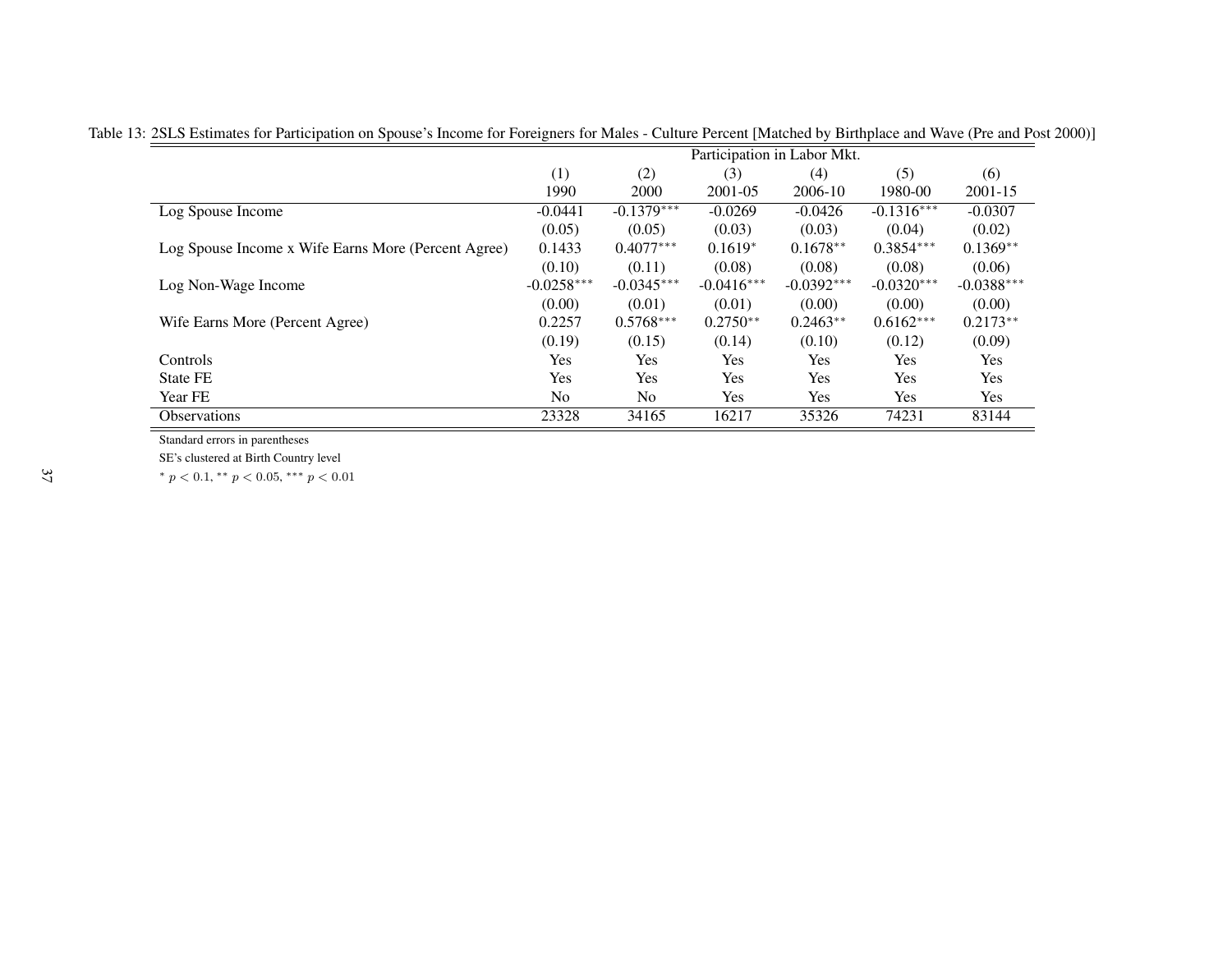|                                            | Participation in Labor Mkt. |              |              |              |              |              |  |
|--------------------------------------------|-----------------------------|--------------|--------------|--------------|--------------|--------------|--|
|                                            | (1)                         | (2)          | (3)          | (4)          | (5)          | (6)          |  |
|                                            | 1990                        | 2000         | 2001-05      | 2006-10      | 1980-00      | 2001-15      |  |
| Log Spouse Income                          | $-0.2560***$                | $-0.5461***$ | $-0.0838$    | $-0.2731***$ | 0.1006       | $-0.0946$    |  |
|                                            | (0.06)                      | (0.11)       | (0.08)       | (0.08)       | (0.18)       | (0.07)       |  |
| Log Spouse Income x Wife Earns More (Avg.) | $0.1083***$                 | $0.2485***$  | 0.0441       | $0.1182***$  | $-0.0148$    | $0.0455*$    |  |
|                                            | (0.02)                      | (0.05)       | (0.03)       | (0.03)       | (0.07)       | (0.03)       |  |
| Log Non-Wage Income                        | $-0.0233***$                | $-0.0312***$ | $-0.0426***$ | $-0.0388***$ | $-0.0295***$ | $-0.0388***$ |  |
|                                            | (0.00)                      | (0.01)       | (0.01)       | (0.01)       | (0.00)       | (0.01)       |  |
| Wife Earns More (Avg.)                     | $0.1971***$                 | $0.3514***$  | 0.0683       | $0.1868***$  | $-0.0514$    | $0.0757**$   |  |
|                                            | (0.05)                      | (0.07)       | (0.05)       | (0.04)       | (0.12)       | (0.04)       |  |
| Controls                                   | Yes                         | <b>Yes</b>   | Yes          | Yes          | <b>Yes</b>   | Yes          |  |
| State FE                                   | Yes                         | <b>Yes</b>   | Yes          | <b>Yes</b>   | <b>Yes</b>   | Yes          |  |
| Year FE                                    | N <sub>0</sub>              | No.          | Yes          | Yes          | <b>Yes</b>   | Yes          |  |
| <b>Observations</b>                        | 20425                       | 29566        | 14376        | 31428        | 64140        | 73690        |  |

Table 14: 2SLS Estimates for Participation on Spouse's Income for Foreigners for Males - Imputed Culture Average

SE's clustered at Birth Country level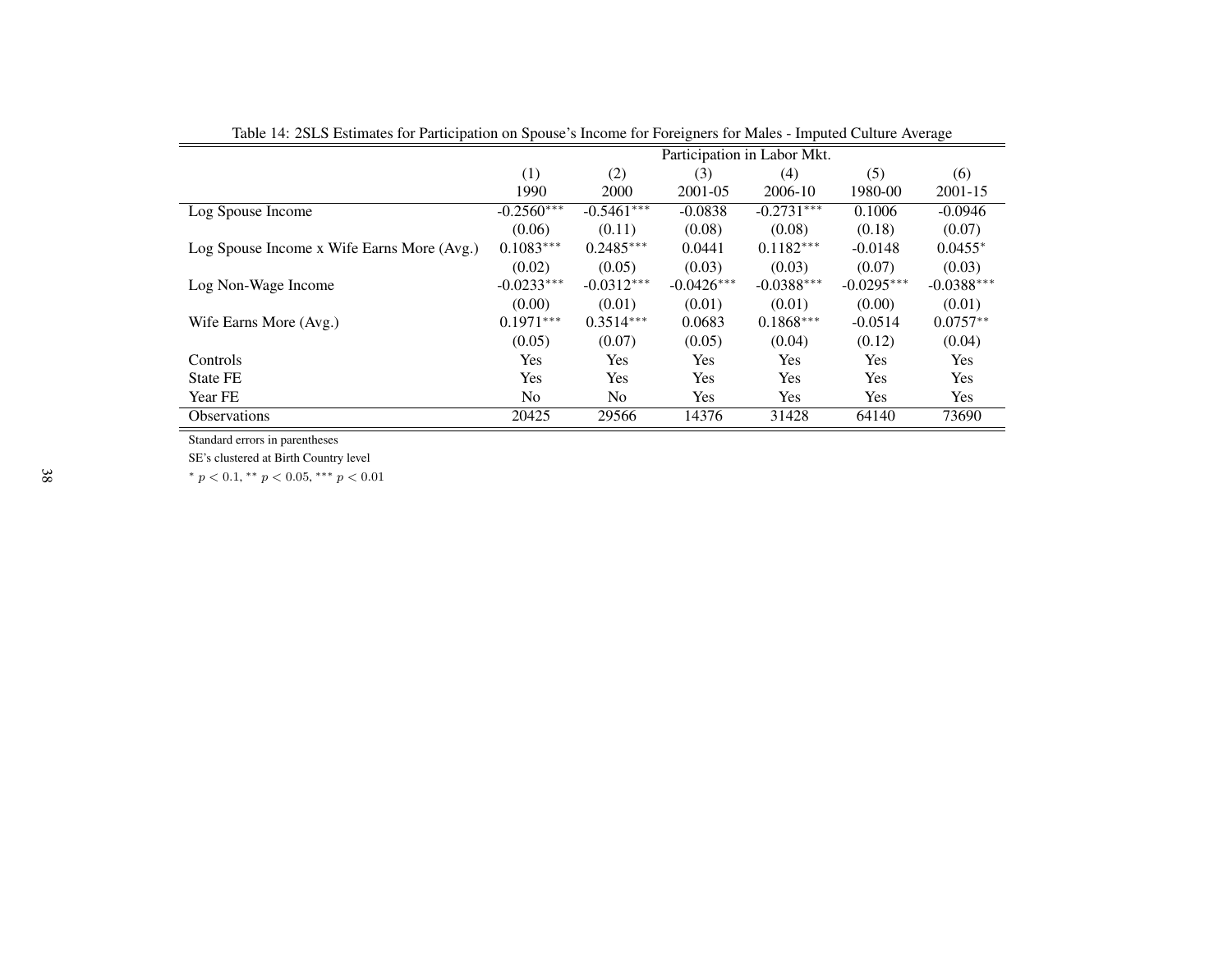|                                                     | Participation in Labor Mkt. |              |              |              |              |              |
|-----------------------------------------------------|-----------------------------|--------------|--------------|--------------|--------------|--------------|
|                                                     | (1)                         | (2)          | (3)          | (4)          | (5)          | (6)          |
|                                                     | 1990                        | 2000         | 2001-05      | 2006-10      | 1980-00      | $2001 - 15$  |
| Log Spouse Income                                   | $-0.0343$                   | $-0.1258***$ | $-0.0137$    | $-0.1059***$ | 0.1024       | $-0.0153$    |
|                                                     | (0.03)                      | (0.02)       | (0.02)       | (0.03)       | (0.08)       | (0.02)       |
| Log Spouse Income x Wife Earns More (Percent Agree) | $0.1078**$                  | $0.4210***$  | 0.0842       | $0.2956***$  | $-0.0785$    | 0.0731       |
|                                                     | (0.04)                      | (0.06)       | (0.06)       | (0.07)       | (0.12)       | (0.05)       |
| Log Non-Wage Income                                 | $-0.0234***$                | $-0.0309***$ | $-0.0425***$ | $-0.0385***$ | $-0.0296***$ | $-0.0387***$ |
|                                                     | (0.00)                      | (0.01)       | (0.01)       | (0.01)       | (0.00)       | (0.01)       |
| Wife Earns More (Percent Agree)                     | $0.2006**$                  | $0.5321***$  | 0.0907       | $0.4251***$  | $-0.2004$    | 0.0699       |
|                                                     | (0.08)                      | (0.11)       | (0.11)       | (0.11)       | (0.21)       | (0.10)       |
| Controls                                            | <b>Yes</b>                  | Yes          | <b>Yes</b>   | <b>Yes</b>   | <b>Yes</b>   | Yes.         |
| State FE                                            | <b>Yes</b>                  | Yes          | <b>Yes</b>   | <b>Yes</b>   | <b>Yes</b>   | Yes.         |
| Year FE                                             | N <sub>0</sub>              | No.          | <b>Yes</b>   | <b>Yes</b>   | <b>Yes</b>   | Yes          |
| <b>Observations</b>                                 | 20425                       | 29566        | 14376        | 31428        | 64140        | 73690        |

Table 15: 2SLS Estimates for Participation on Spouse's Income for Foreigners for Males - Imputed Culture Percent

SE's clustered at Birth Country level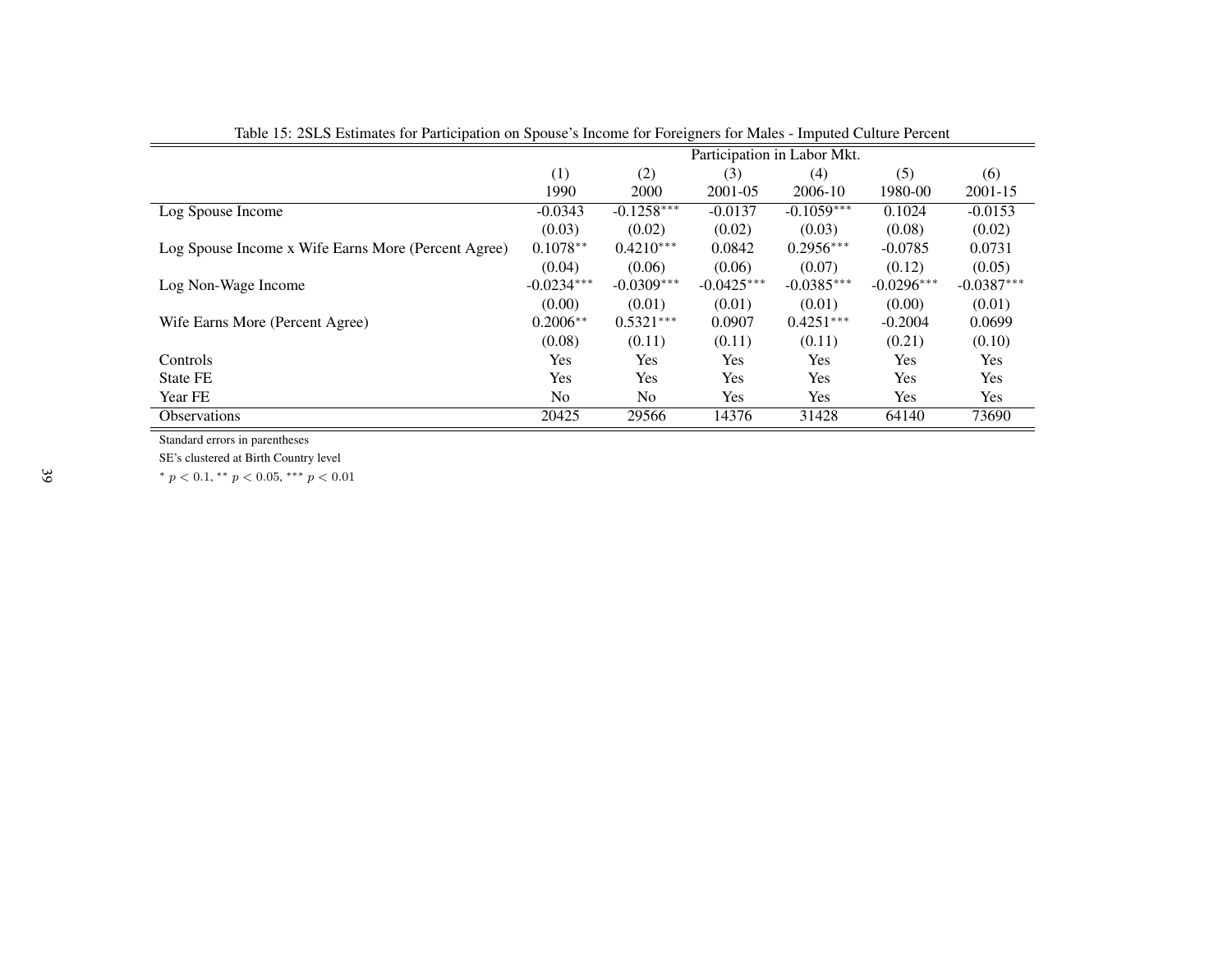### **Appendix I**

#### Sample Selection:

I select the sample from the Census using the variables "Relationship to the head of household/householder" and "Marital Status". The Census defines the head as the individual who owns the housing unit or has his/her name on the rental contract, and the partner/spouse is the individual who identifies himself/ herself as such.

#### Matching data of Census and WVS:

I generate a wave variable in the census data similar to the WVS waves, called wvs\_wave. When matching with the year of survey, I construct the wave a little differently. The following rule is applied while creating wave variable in census based on Census year: Anyone observed before 2000 and after 2000 are matched to waves 3 & 6 respectively of the WVS. The intuition of matching them as such is because the way people behave before 2000 and after 2000. Before 2000, I see that husbands are very responsive to changes in their wives' incomes. I also see that in the WVS over time for countries, the percentage of people agreeing to the question *'It is a problem if wife earns more'* has also declined (Using the data available for wave 3 and wave 6). I hypothesize that people before year 2000 were relatively more macho compared to people observed after 2000. Therefore, I associate a higher value of out culture index to them.